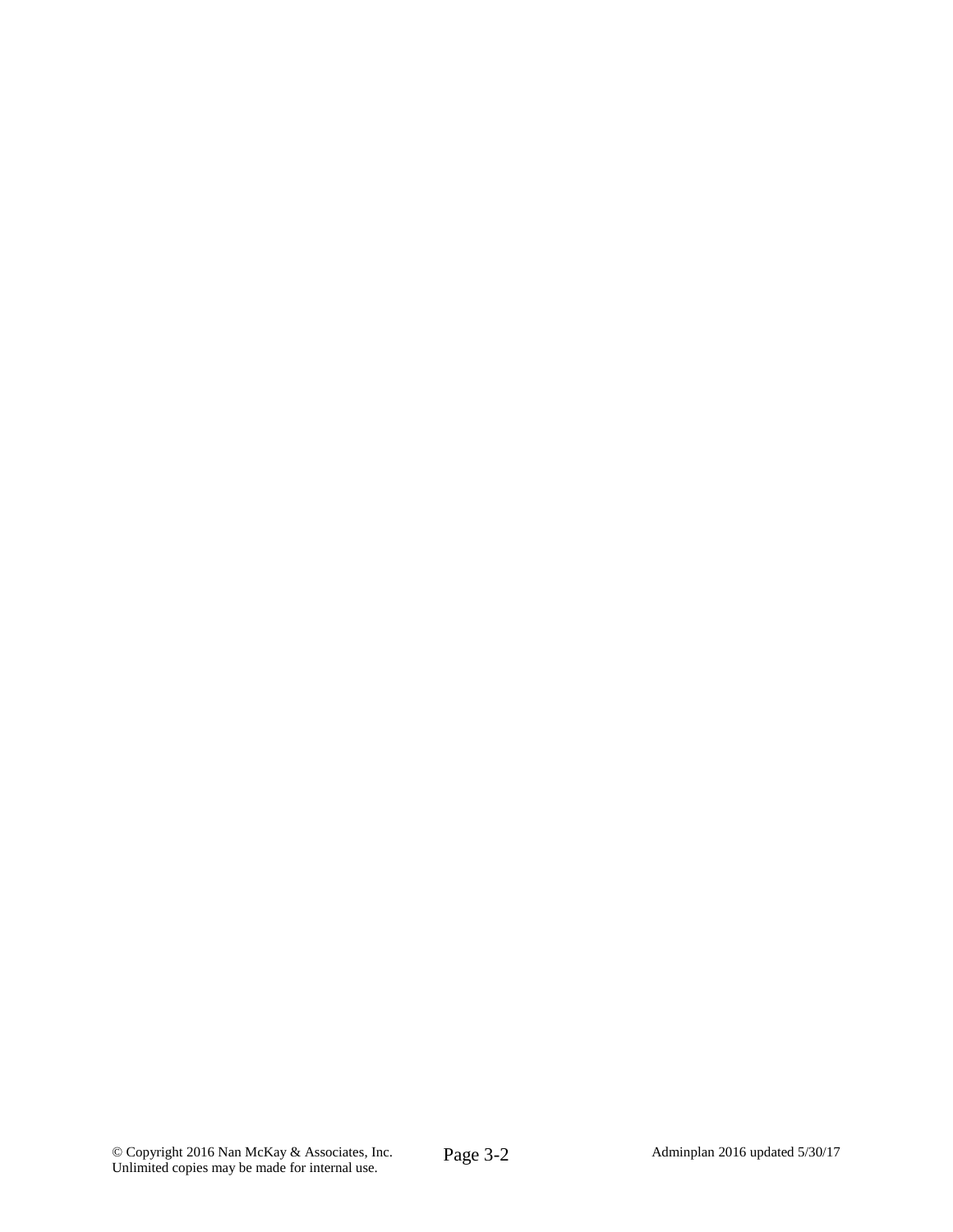# **PART I: DEFINITIONS OF FAMILY AND HOUSEHOLD MEMBERS**

# **3-I.A. OVERVIEW**

Some eligibility criteria and program rules vary depending upon the composition of the family requesting assistance. In addition, some requirements apply to the family as a whole and others apply to individual persons who will live in the assisted unit. This part provides information that is needed to correctly identify family and household members, and to apply HUD's eligibility rules.

## **3-I.B. FAMILY AND HOUSEHOLD [24 CFR 982.201(c); FR Notice 02/03/12; Notice PIH 2014-20]**

The terms *family* and *household* have different meanings in the HCV program.

## **Family**

To be eligible for assistance, an applicant must qualify as a family. *Family* as defined by HUD includes, but is not limited to the following, regardless actual or perceived sexual orientation, gender identity, or marital status, a single person, who may be an elderly person, disabled person, near-elderly person, or any other single person; or a group of persons residing together. Such group includes, but is not limited to a family with or without children (a child who is temporarily away from the home because of placement in foster care is considered a member of the family), an elderly family, a near-elderly family, a disabled family, a displaced family, or the remaining member of a tenant family. The PHA has the discretion to determine if any other group of persons qualifies as a family.

*Gender Identity* means actual or perceived gender characteristics.

*Sexual orientation* means homosexuality, heterosexuality, or bisexuality.

## PHA Policy

A family also includes two or more individuals who are not related by blood, marriage, adoption, or other operation of law but who either can demonstrate that they have lived together previously or certify that each individual's income and other resources will be available to meet the needs of the family.

Each family must identify the individuals to be included in the family at the time of application, and must notify the PHA if the family's composition changes.

## **Household**

*Household* is a broader term that includes additional people who, with the PHA's permission, live in an assisted unit, such as live-in aides, foster children, and foster adults.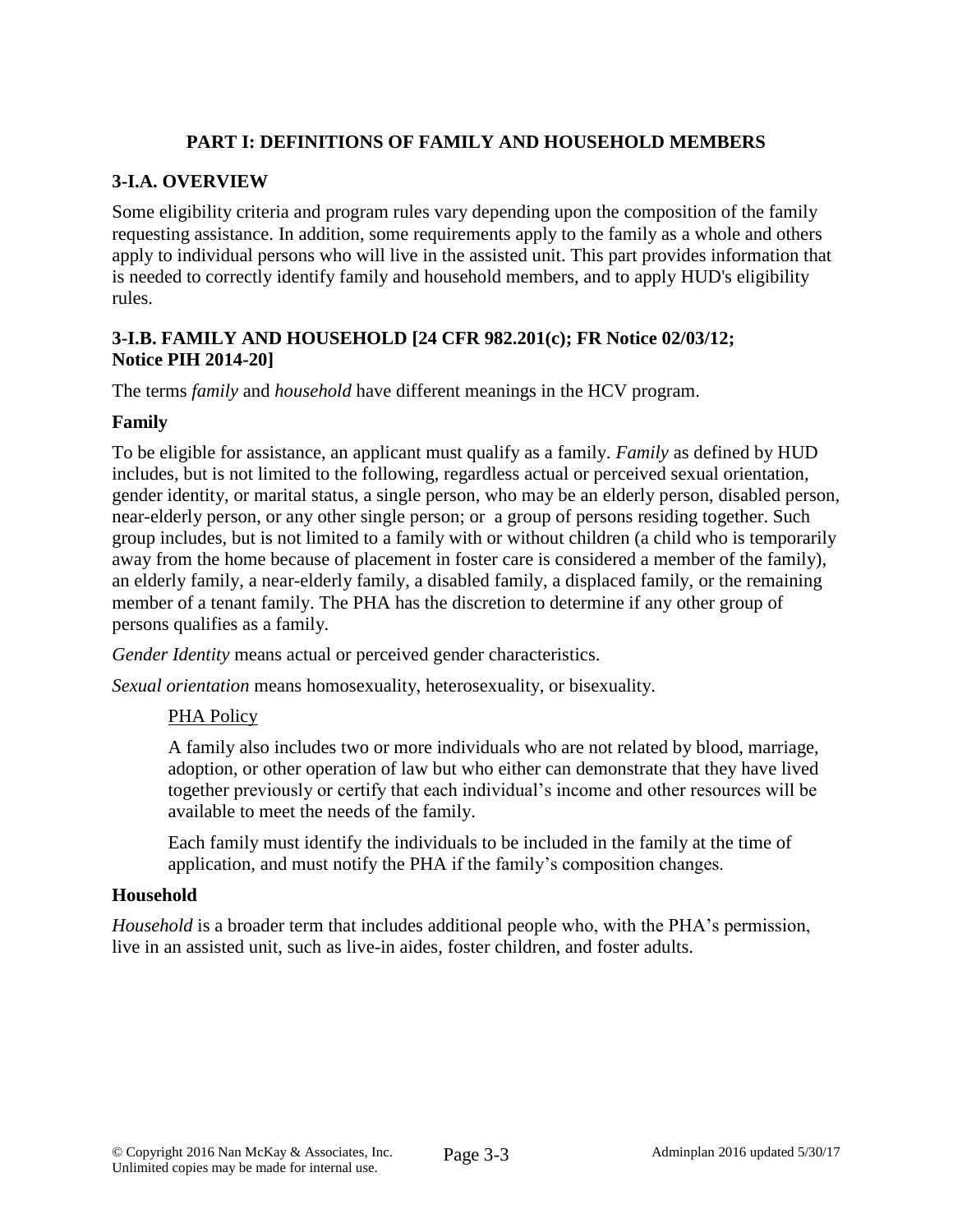# **3-I.C. FAMILY BREAKUP AND REMAINING MEMBER OF TENANT FAMILY**

# **Family Breakup [24 CFR 982.315]**

Except under the following conditions, the PHA has discretion to determine which members of an assisted family continue to receive assistance if the family breaks up:

- If the family breakup results from an occurrence of domestic violence, dating violence, sexual assault, or stalking, the PHA must ensure that the victim retains assistance. (For documentation requirements and policies related to domestic violence, dating violence, sexual assault, and stalking, see section 16-IX.D of this plan.)
- If a court determines the disposition of property between members of the assisted family, the PHA is bound by the court's determination of which family members continue to receive assistance.

# PHA Policy

When a family on the waiting list breaks up into two otherwise eligible families, only one of the new families may retain the original application date. Other former family members may make a new application with a new application date if the waiting list is open.

If a family breaks up into two otherwise eligible families while receiving assistance, only one of the new families will continue to be assisted.

In the absence of a judicial decision or an agreement among the original family members, the PHA will determine which family will retain their placement on the waiting list or continue to receive assistance. In making its determination, the PHA will take into consideration the following factors: (1) the interest of any minor children, including custody arrangements; (2) the interest of any ill, elderly, or disabled family members; (3) the interest of any family member who is the victim of domestic violence, dating violence, sexual assault, or stalking, including a family member who was forced to leave an assisted unit as a result of such actual or threatened abuse; (4) any possible risks to family members as a result of criminal activity; and (5) the recommendations of social service professionals

# **Remaining Member of a Tenant Family [24 CFR 5.403]**

The HUD definition of family includes the *remaining member of a tenant family,* which is a member of an assisted family who remains in the unit when other members of the family have left the unit. Household members such as live-in aides, foster children, and foster adults do not qualify as remaining members of a family.

If dependents are the only "remaining members of a tenant family" and there is no family member able to assume the responsibilities of the head of household, see Chapter 6, Section 6- I.B, for the policy on "Caretakers for a Child."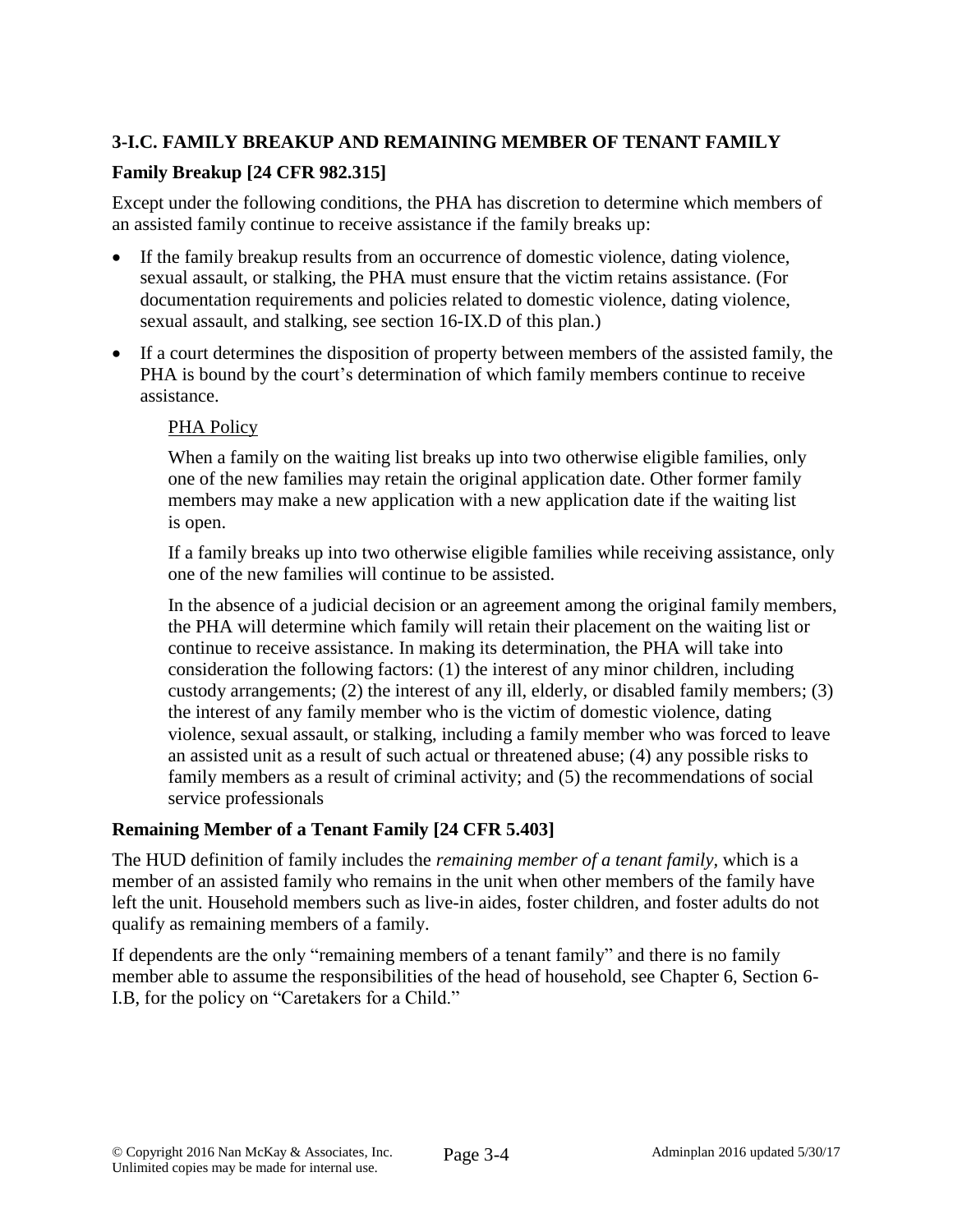# **3-I.D. HEAD OF HOUSEHOLD [24 CFR 5.504(b)]**

*Head of household* means the adult member of the family who is considered the head for purposes of determining income eligibility and rent. The head of household is responsible for ensuring that the family fulfills all of its responsibilities under the program, alone or in conjunction with a cohead or spouse.

# PHA Policy

The family may designate any qualified family member as the head of household.

The head of household must have the legal capacity to enter into a lease under state and local law. A minor who is emancipated under state law may be designated as head of household.

# **3-I.E. SPOUSE, COHEAD, AND OTHER ADULT**

A family may have a spouse or cohead, but not both [HUD-50058 IB, p. 13].

*Spouse* means the marriage partner of the head of household.

## PHA Policy

A *marriage partner* includes the partner in a "common law" marriage as defined in state law. The term "spouse" does not apply to friends, roommates, or significant others who are not marriage partners. A minor who is emancipated under state law may be designated as a spouse.

A *cohead* is an individual in the household who is equally responsible with the head of household for ensuring that the family fulfills all of its responsibilities under the program, but who is not a spouse. A family can have only one cohead.

## PHA Policy

Minors who are emancipated under state law may be designated as a cohead.

*Other adult* means a family member, other than the head, spouse, or cohead, who is 18 years of age or older. Foster adults and live-in aides are not considered other adults.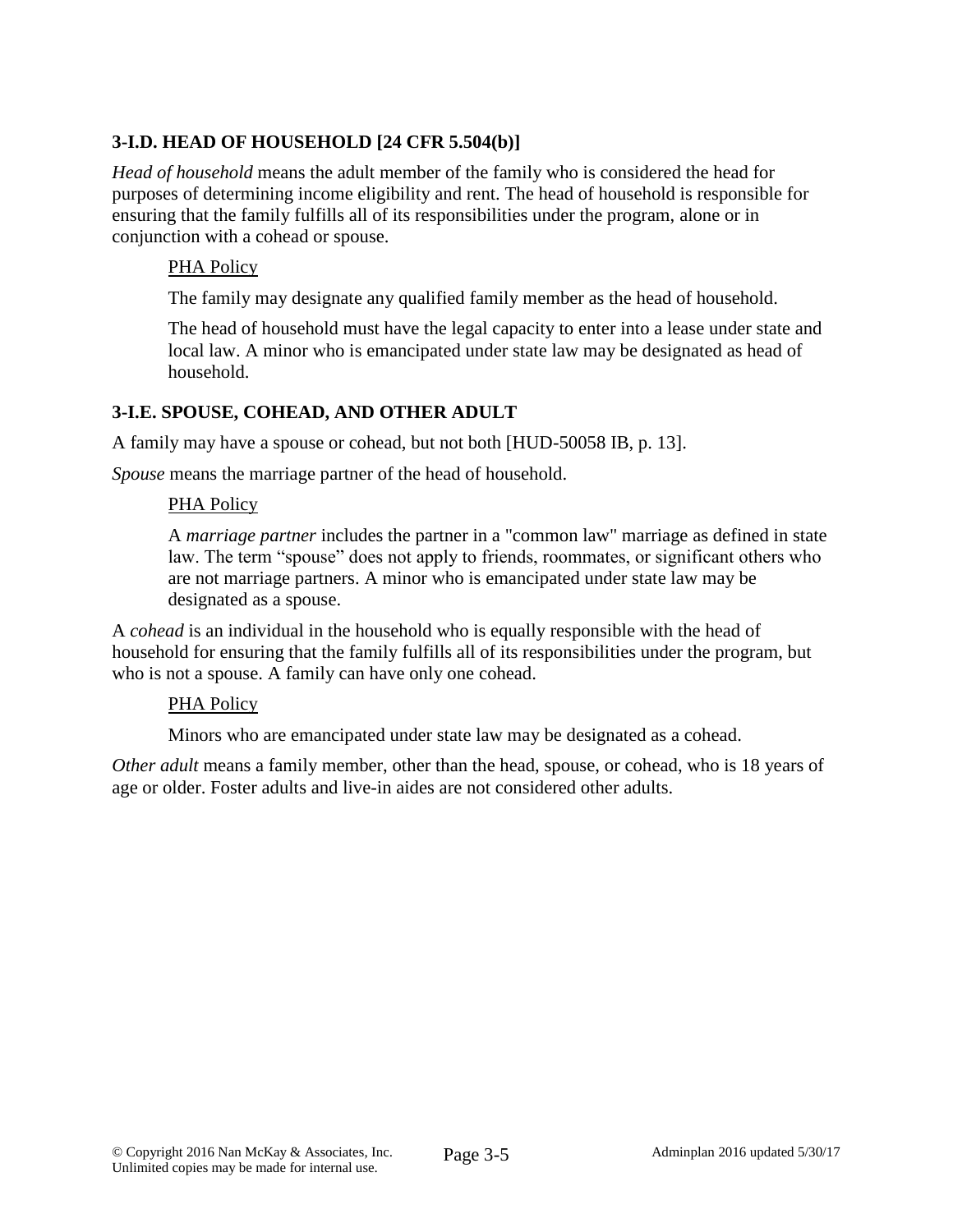# **3-I.F. DEPENDENT [24 CFR 5.603]**

A *dependent* is a family member who is under 18 years of age or a person of any age who is a person with a disability or a full-time student, except that the following persons can never be dependents: the head of household, spouse, cohead, foster children/adults and live-in aides*.*  Identifying each dependent in the family is important because each dependent qualifies the family for a dependent allowance as described in Chapter 6.

### **Joint Custody of Dependents**

### PHA Policy

Dependents that are subject to a joint custody arrangement will be considered a member of the family, if they live with the applicant or participant family 50 percent or more of the time.

When more than one applicant or participant family is claiming the same dependents as family members, the family with primary custody at the time of the initial examination or reexamination will be able to claim the dependents. If there is a dispute about which family should claim them, the PHA will make the determination based on available documents such as court orders, or an IRS return showing which family has claimed the child for income tax purposes.

# **3-I.G. FULL-TIME STUDENT [24 CFR 5.603; HCV GB, p. 5-29]**

A *full-time student* (FTS) is a person who is attending school or vocational training on a full-time basis. The time commitment or subject load that is needed to be full-time is defined by the educational institution.

Identifying each FTS is important because: (1) each family member that is an FTS, other than the head, spouse, or cohead, qualifies the family for a dependent allowance, and (2) the earned income of such an FTS is treated differently from the income of other family members.

# **3-I.H. ELDERLY AND NEAR-ELDERLY PERSONS, AND ELDERLY FAMILY [24 CFR 5.100 and 5.403, FR Notice 02/03/12]**

## **Elderly Persons**

An *elderly person* is a person who is at least 62 years of age.

### **Near-Elderly Persons**

A *near-elderly person* is a person who is 50-61 years of age.

## **Elderly Family**

An *elderly family* is one in which the head, spouse, cohead, or sole member is an elderly person. Identifying elderly families is important because elderly families qualify for the elderly family allowance as described in Chapter 6.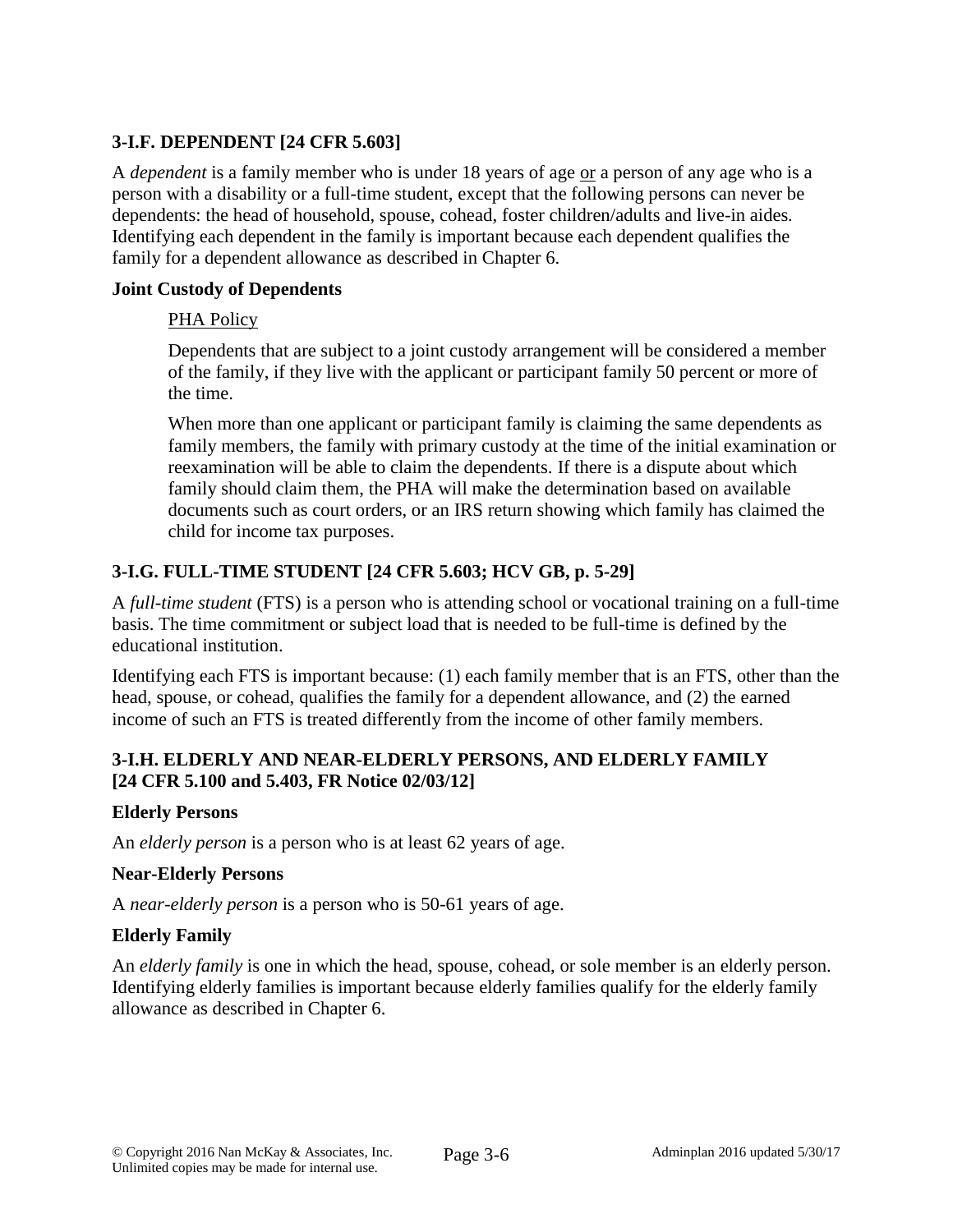# **3-I.I. PERSONS WITH DISABILITIES AND DISABLED FAMILY [24 CFR 5.403, FR Notice 02/03/12]**

### **Persons with Disabilities**

Under the HCV program, special rules apply to persons with disabilities and to any family whose head, spouse, or cohead is a person with disabilities. The technical definitions of individual with handicaps and persons with disabilities are provided in Exhibit 3-1 at the end of this chapter. These definitions are used for a number of purposes including ensuring that persons with disabilities are not discriminated against based upon disability.

As discussed in Chapter 2, the PHA must make all aspects of the HCV program accessible to persons with disabilities and consider reasonable accommodations requested based upon a person's disability.

### **Disabled Family**

A *disabled family* is one in which the head, spouse, or cohead is a person with disabilities. Identifying disabled families is important because these families qualify for the disabled family allowance as described in Chapter 6.

Even though persons with drug or alcohol dependencies are considered persons with disabilities, this does not prevent the PHA from denying assistance for reasons related to alcohol and drug abuse in accordance with the policies found in Part III of this chapter, or from terminating assistance in accordance with the policies in Chapter 12.

## **3-I.J. GUESTS [24 CFR 5.100]**

A *guest* is a person temporarily staying in the unit with the consent of a member of the household who has expressed or implied authority to so consent.

### PHA Policy

A guest can remain in the assisted unit no longer than 14 consecutive days or a total of 21 cumulative calendar days during any 12-month period.

Children who are subject to a joint custody arrangement or for whom a family has visitation privileges, that are not included as a family member because they live outside of the assisted household more than 50 percent of the time, are not subject to the time limitations of guests as described above.

A family may request an exception to this policy for valid reasons (e.g., care of a relative recovering from a medical procedure is expected to last 40 consecutive days). An exception will not be made unless the family can identify and provide documentation of the residence to which the guest will return.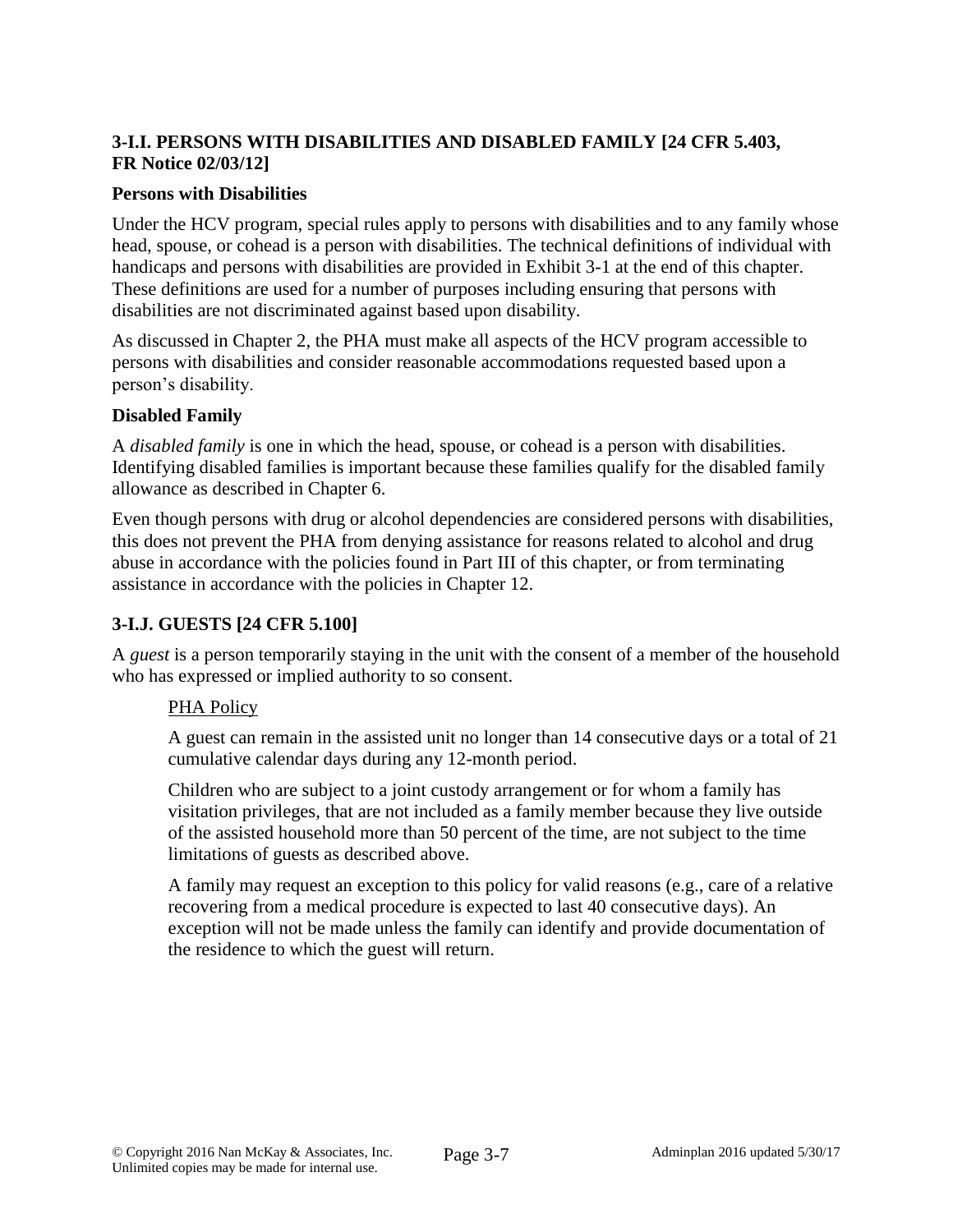# **3-I.K. FOSTER CHILDREN AND FOSTER ADULTS**

*Foster adults* are usually persons with disabilities, unrelated to the tenant family, who are unable to live alone [24 CFR 5.609].

The term *foster child* is not specifically defined by the regulations.

Foster children and foster adults who are living with an applicant or who have been approved by the PHA to live with a participant family are considered household members but not family members. The income of foster children/adults is not counted in family annual income, and foster children/adults do not qualify for a dependent deduction [24 CFR 5.603; HUD-50058 IB, p. 13].

### PHA Policy

A *foster child* is a child that is in the legal guardianship or custody of a state, county, or private adoption or foster care agency, yet is cared for by foster parents in their own homes, under some kind of short-term or long-term foster care arrangement with the custodial agency.

A foster child or foster adult may be allowed to reside in the unit if their presence would not result in a violation of HQS space standards according to 24 CFR 982.401.

Children that are temporarily absent from the home as a result of placement in foster care are discussed in Section 3-I.L.

## **3-I.L. ABSENT FAMILY MEMBERS**

Individuals may be absent from the family, either temporarily or permanently, for a variety of reasons including educational activities, placement in foster care, employment, illness, incarceration, and court order.

### **Definitions of Temporarily and Permanently Absent**

## PHA Policy

Generally an individual who is or is expected to be absent from the assisted unit for 180 consecutive days or less is considered temporarily absent and continues to be considered a family member. Generally an individual who is or is expected to be absent from the assisted unit for more than 180 consecutive days is considered permanently absent and no longer a family member. Exceptions to this general policy are discussed below.

### **Absent Students**

### PHA Policy

When someone who has been considered a family member attends school away from home, the person will continue to be considered a family member unless information becomes available to the PHA indicating that the student has established a separate household or the family declares that the student has established a separate household.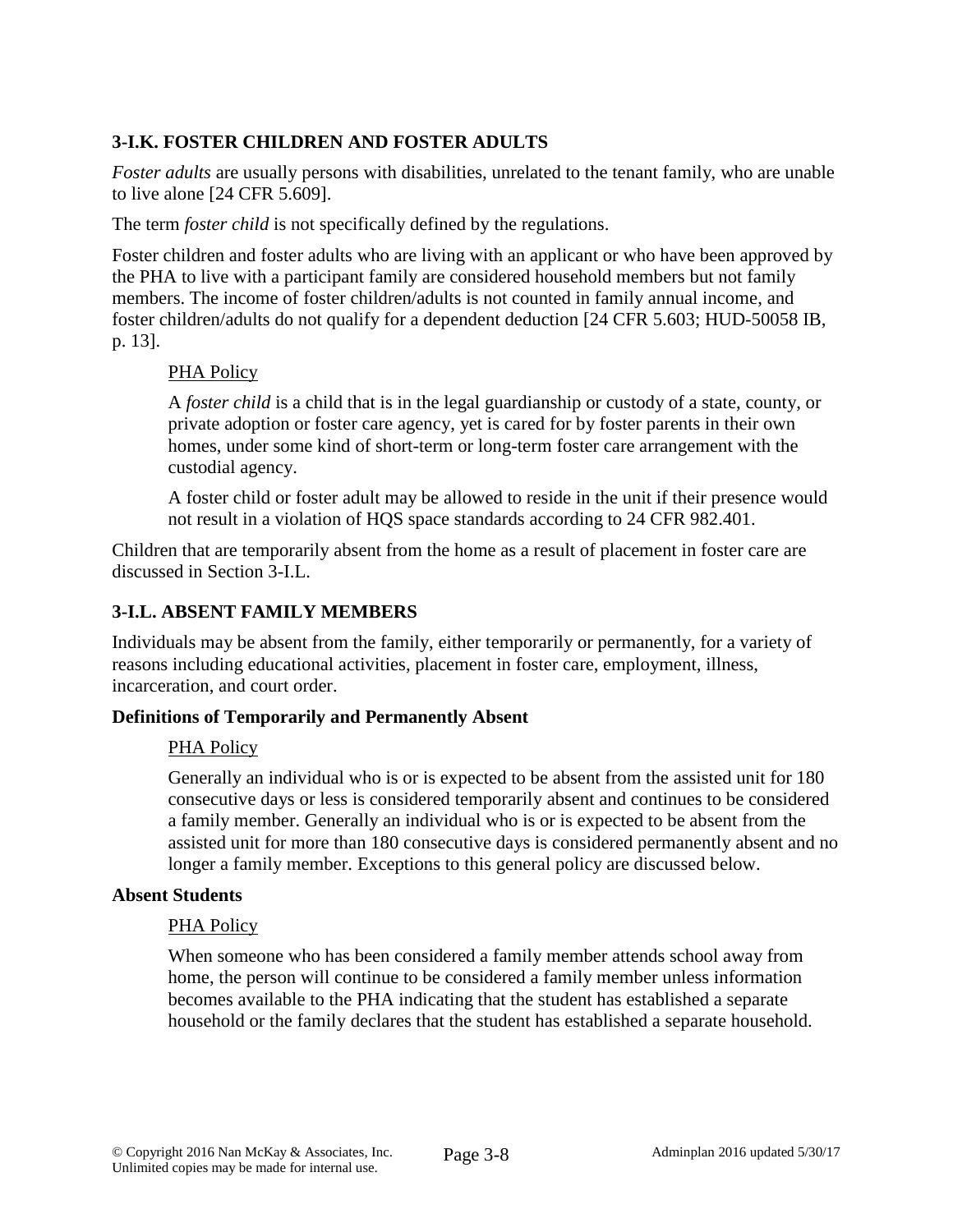# **Absences Due to Placement in Foster Care [24 CFR 5.403]**

Children temporarily absent from the home as a result of placement in foster care are considered members of the family.

### PHA Policy

If a child has been placed in foster care, the PHA will verify with the appropriate agency whether and when the child is expected to be returned to the home. Unless the agency confirms that the child has been permanently removed from the home, the child will be counted as a family member.

### **Absent Head, Spouse, or Cohead**

### PHA Policy

An employed head, spouse, or cohead absent from the unit more than 180 consecutive days due to employment will continue to be considered a family member.

## **Family Members Permanently Confined for Medical Reasons [HCV GB, p. 5-22]**

If a family member is confined to a nursing home or hospital on a permanent basis, that person is no longer considered a family member and the income of that person is not counted [HCV GB, p. 5-22].

### PHA Policy

The PHA will request verification of the family member's permanent absence from a responsible medical professional. If the responsible medical professional cannot provide a determination, the person will be considered temporarily absent. If the family certifies that the family member is confined on a permanent basis, they may present, and the PHA will consider, any additional documentation or evidence.

### **Return of Permanently Absent Family Members**

### PHA Policy

The family must request PHA approval for the return of any adult family members that the PHA previously determined to be permanently absent. The individual is subject to the eligibility and screening requirements discussed elsewhere in this chapter.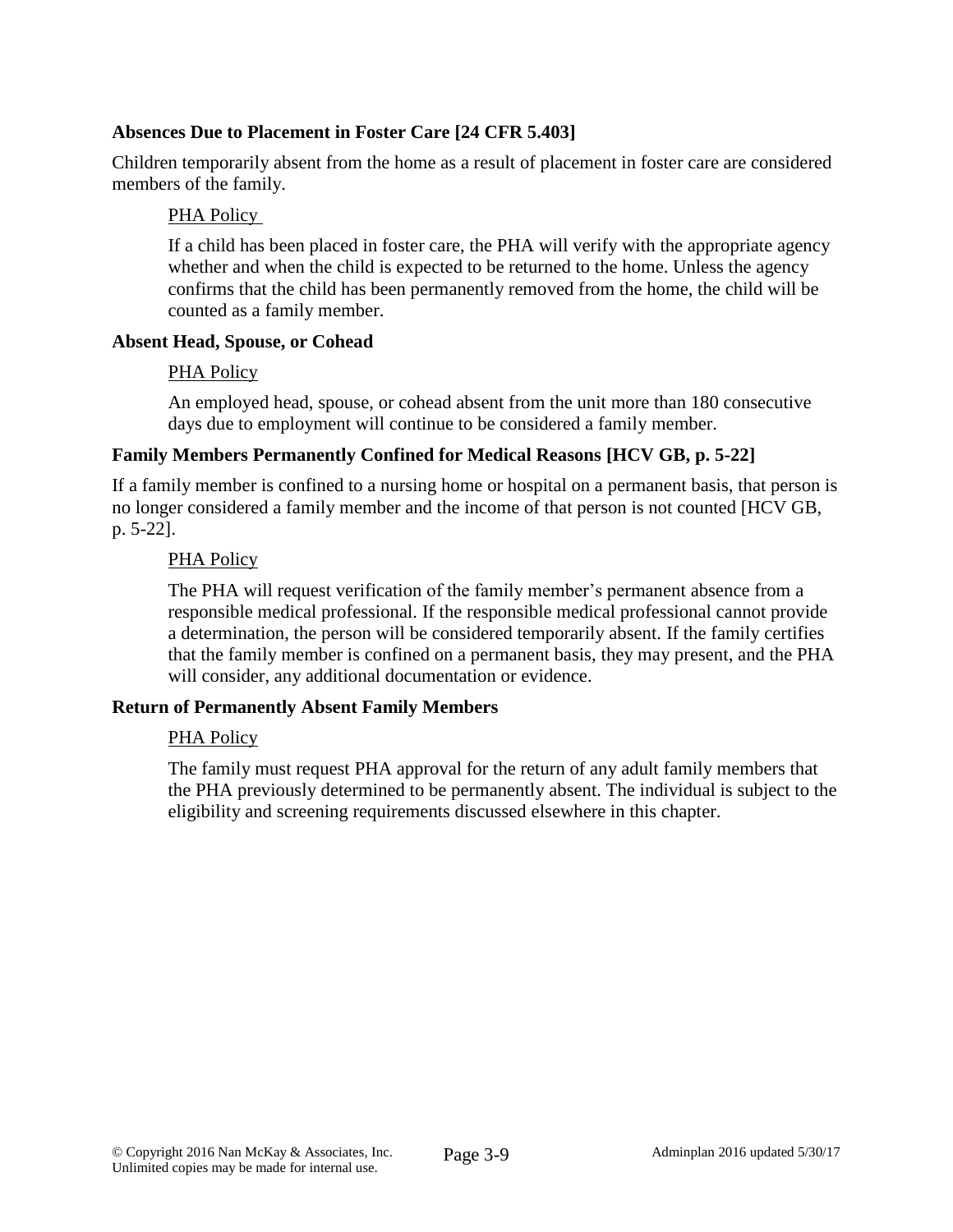# **3-I.M. LIVE-IN AIDE**

A *live-in aide* is a person who resides with one or more elderly persons, or near-elderly persons, or persons with disabilities, and who: (1) is determined to be essential to the care and well-being of the persons, (2) is not obligated for the support of the persons, and (3) would not be living in the unit except to provide the necessary supportive services [24 CFR 5.403].

The PHA must approve a live-in aide if needed as a reasonable accommodation in accordance with 24 CFR 8, to make the program accessible to and usable by the family member with disabilities.

The income of a live-in aide is not counted in the calculation of annual income for the family [24 CFR 5.609(b)]. Relatives may be approved as live-in aides if they meet all of the criteria defining a live-in aide. Because live-in aides are not *family* members, a relative who serves as a live-in aide would not be considered a remaining member of a tenant family.

### PHA Policy

A family's request for a live-in aide must be made in writing. Written verification will be required from a reliable, knowledgeable professional, such as a doctor, social worker, or case worker, that the live-in aide is essential for the care and well-being of the elderly, near-elderly, or disabled family member. For continued approval, the family must submit a new, written request-subject to PHA verification-at each annual reexamination.

In addition, the family and live-in aide will be required to submit a certification stating that the live-in aide is (1) not obligated for the support of the person(s) needing the care, and (2) would not be living in the unit except to provide the necessary supportive services.

The PHA will not approve a particular person as a live-in aide, and may withdraw such approval if [24 CFR 982.316(b)]:

The person commits fraud, bribery or any other corrupt or criminal act in connection with any federal housing program;

The person commits drug-related criminal activity or violent criminal activity; or

The person currently owes rent or other amounts to the PHA or to another PHA in connection with Section 8 or public housing assistance under the 1937 Act.

The PHA will notify the family of its decision in writing within 10 business days of receiving a request for a live-in aide, including all required documentation related to the request.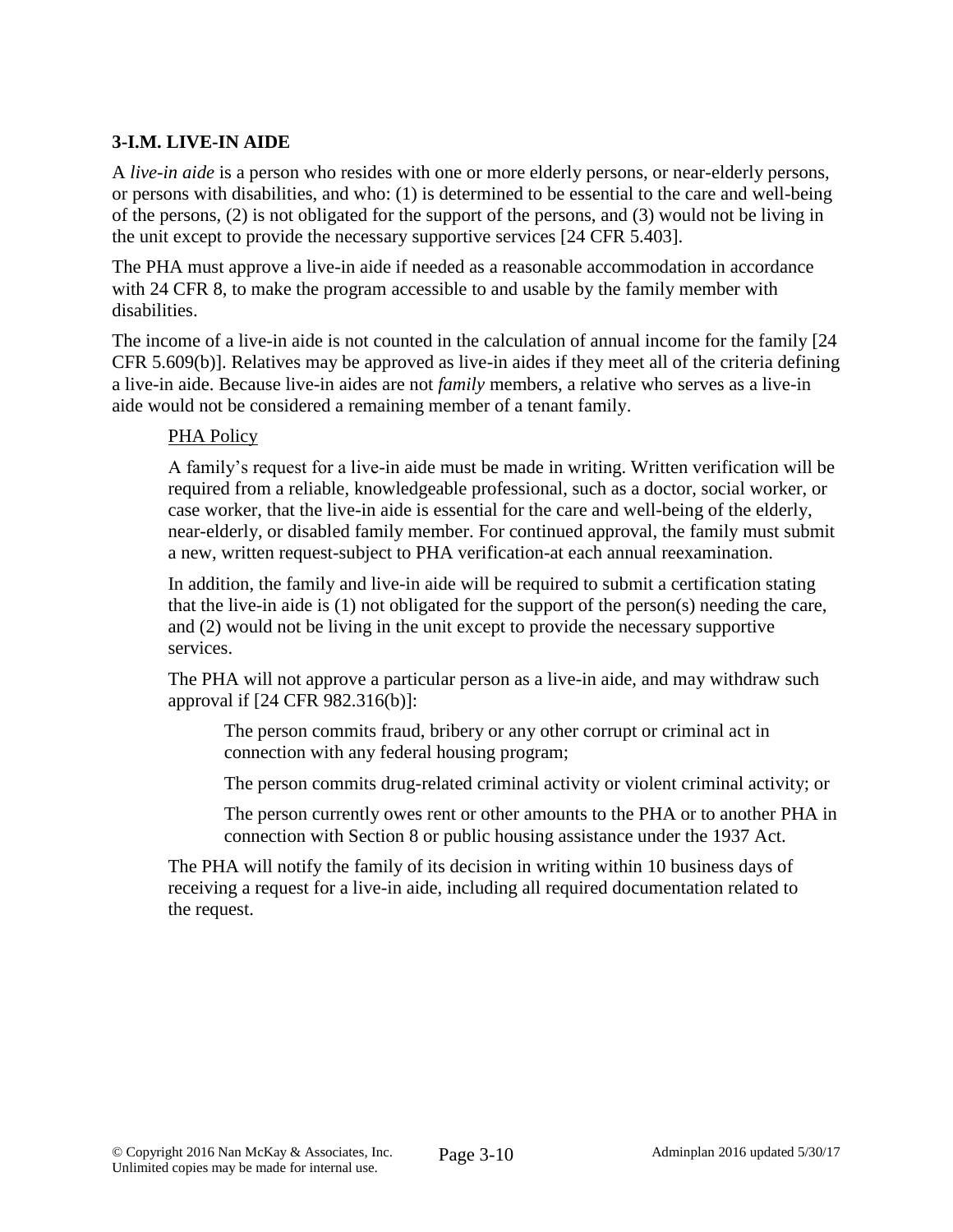# **PART II: BASIC ELIGIBILITY CRITERIA**

# **3-II.A. INCOME ELIGIBILITY AND TARGETING**

### **Income Limits**

HUD establishes income limits for all areas of the country and publishes them annually in the *Federal Register*. They are based upon estimates of median family income with adjustments for family size. The income limits are used to determine eligibility for the program and for income targeting purposes as discussed in this section.

### **Definitions of the Income Limits [24 CFR 5.603(b)]**

*Low-income family.* A family whose annual income does not exceed 80 percent of the median income for the area, adjusted for family size.

*Very low-income family.* A family whose annual income does not exceed 50 percent of the median income for the area, adjusted for family size.

*Extremely low-income family.* A family whose annual income does not exceed the federal poverty level or 30 percent of the median income for the area, whichever number is higher.

Area median income is determined by HUD, with adjustments for smaller and larger families. HUD may establish income ceilings higher or lower than 30, 50, or 80 percent of the median income for an area if HUD finds that such variations are necessary because of unusually high or low family incomes.

## **Using Income Limits for Eligibility [24 CFR 982.201]**

Income limits are used for eligibility only at admission. Income eligibility is determined by comparing the annual income of an applicant to the applicable income limit for their family size. In order to be income eligible, an applicant family must be one of the following:

- A *very low-income* family
- A *low-income* family that has been "continuously assisted" under the 1937 Housing Act. A family is considered to be continuously assisted if the family is already receiving assistance under any 1937 Housing Act program at the time the family is admitted to the HCV program [24 CFR 982.4]

## PHA Policy

The PHA will consider a family to be continuously assisted if the family was leasing a unit under any 1937 Housing Act program at the time they were selected from the PHA's waiting list.

- A low-income family that qualifies for voucher assistance as a non-purchasing household living in HOPE 1 (public housing homeownership), HOPE 2 (multifamily housing homeownership) developments, or other HUD-assisted multifamily homeownership programs covered by 24 CFR 248.173
- A low-income or moderate-income family that is displaced as a result of the prepayment of a mortgage or voluntary termination of a mortgage insurance contract on eligible low-income housing as defined in 24 CFR 248.101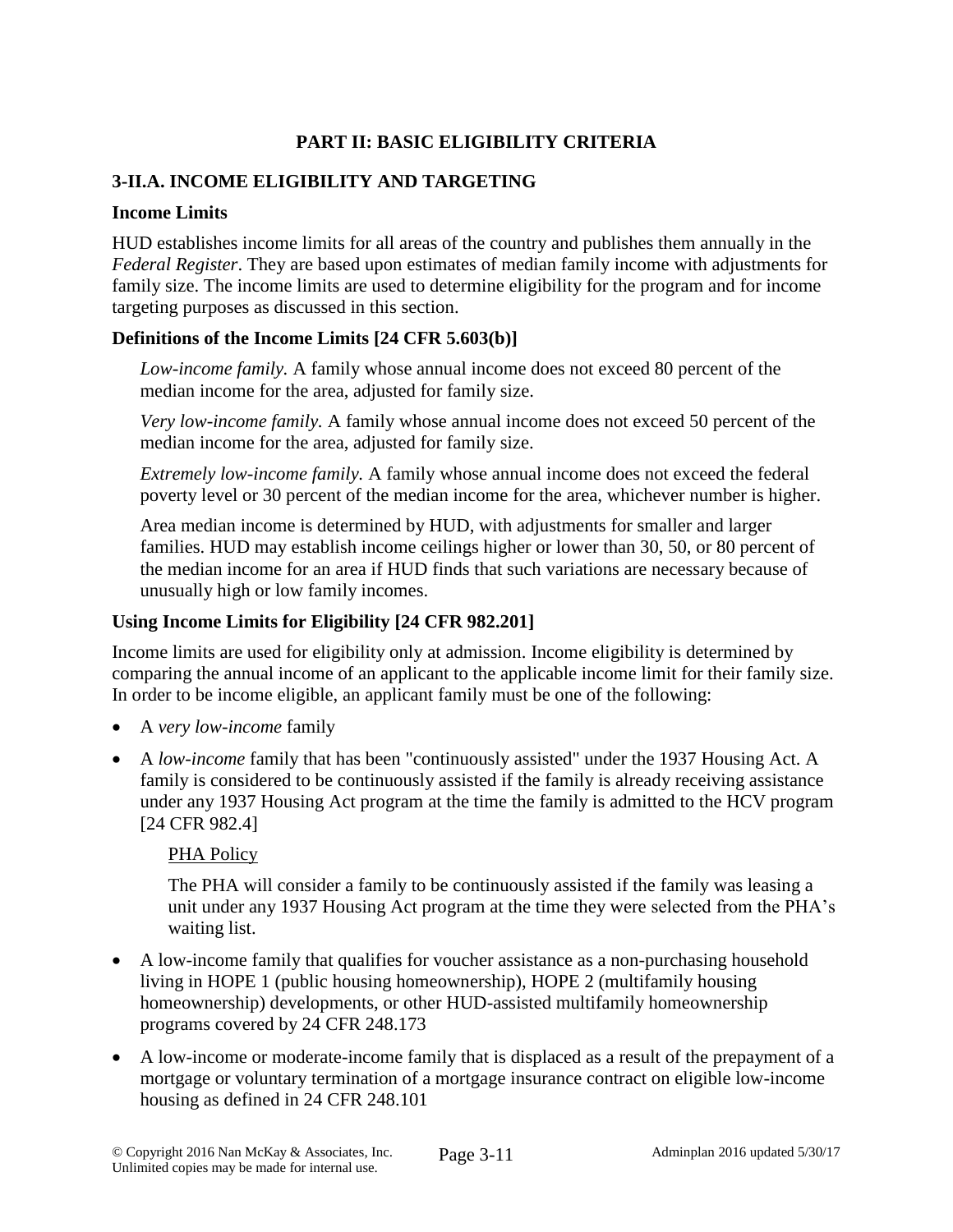HUD permits the PHA to establish additional categories of low-income families that may be determined eligible. The additional categories must be consistent with the PHA plan and the consolidated plans for local governments within the PHA's jurisdiction.

## PHA Policy

The PHA has not established any additional categories of eligible low-income families.

### **Using Income Limits for Targeting [24 CFR 982.201]**

At least 75 percent of the families admitted to the PHA's program during a PHA fiscal year must be extremely low-income families. HUD may approve exceptions to this requirement if the PHA demonstrates that it has made all required efforts, but has been unable to attract an adequate number of qualified extremely low-income families.

Families continuously assisted under the 1937 Housing Act and families living in eligible lowincome housing that are displaced as a result of prepayment of a mortgage or voluntary termination of a mortgage insurance contract are not counted for income targeting purposes.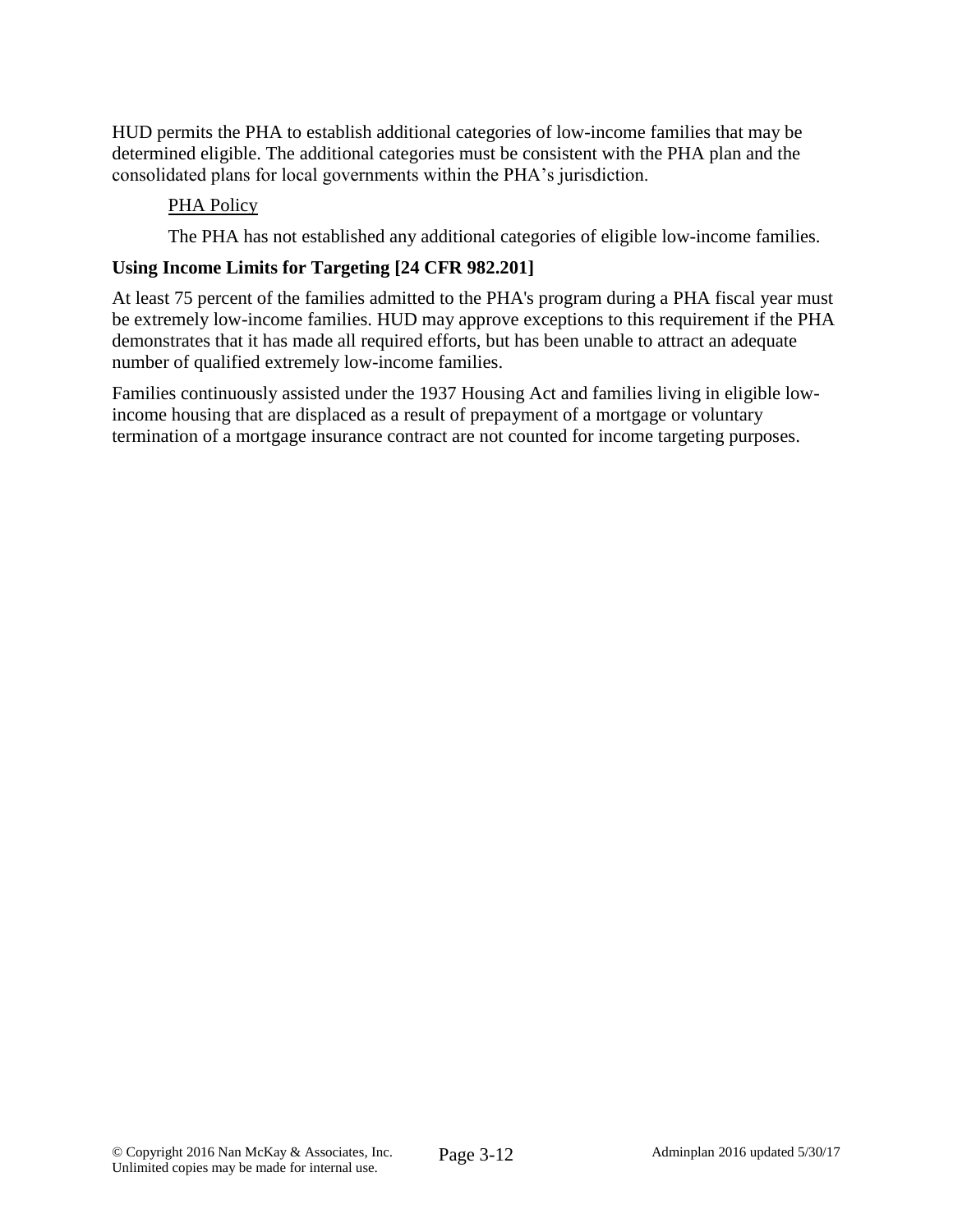# **3-II.B. CITIZENSHIP OR ELIGIBLE IMMIGRATION STATUS [24 CFR 5, Subpart E]**

Housing assistance is available only to individuals who are U.S. citizens, U.S. nationals (herein referred to as citizens and nationals), or noncitizens that have eligible immigration status. At least one family member must be a citizen, national, or noncitizen with eligible immigration status in order for the family to qualify for any level of assistance.

All applicant families must be notified of the requirement to submit evidence of their citizenship status when they apply. Where feasible, and in accordance with the PHA's Limited English Proficiency Plan, the notice must be in a language that is understood by the individual if the individual is not proficient in English.

# **Declaration [24 CFR 5.508]**

HUD requires each family member to declare whether the individual is a citizen, a national, or an eligible noncitizen, except those members who elect not to contend that they have eligible immigration status. Those who elect not to contend their status are considered to be ineligible noncitizens. For citizens, nationals and eligible noncitizens the declaration must be signed personally by the head, spouse, cohead, and any other family member 18 or older, and by a parent or guardian for minors. The family must identify in writing any family members who elect not to contend their immigration status (see Ineligible Noncitizens below). No declaration is required for live-in aides, foster children, or foster adults.

### *U.S. Citizens and Nationals*

In general, citizens and nationals are required to submit only a signed declaration as verification of their status. However, HUD regulations permit the PHA to request additional documentation of their status, such as a passport.

## PHA Policy

Family members who declare citizenship or national status will not be required to provide additional documentation unless the PHA receives information indicating that an individual's declaration may not be accurate.

## *Eligible Noncitizens*

In addition to providing a signed declaration, those declaring eligible noncitizen status must sign a verification consent form and cooperate with PHA efforts to verify their immigration status as described in Chapter 7. The documentation required for establishing eligible noncitizen status varies depending upon factors such as the date the person entered the U.S., the conditions under which eligible immigration status has been granted, the person's age, and the date on which the family began receiving HUD-funded assistance.

Lawful residents of the Marshall Islands, the Federated States of Micronesia, and Palau, together known as the Freely Associated States, or FAS, are eligible for housing assistance under section 141 of the Compacts of Free Association between the U.S. Government and the Governments of the FAS [Public Law 106-504].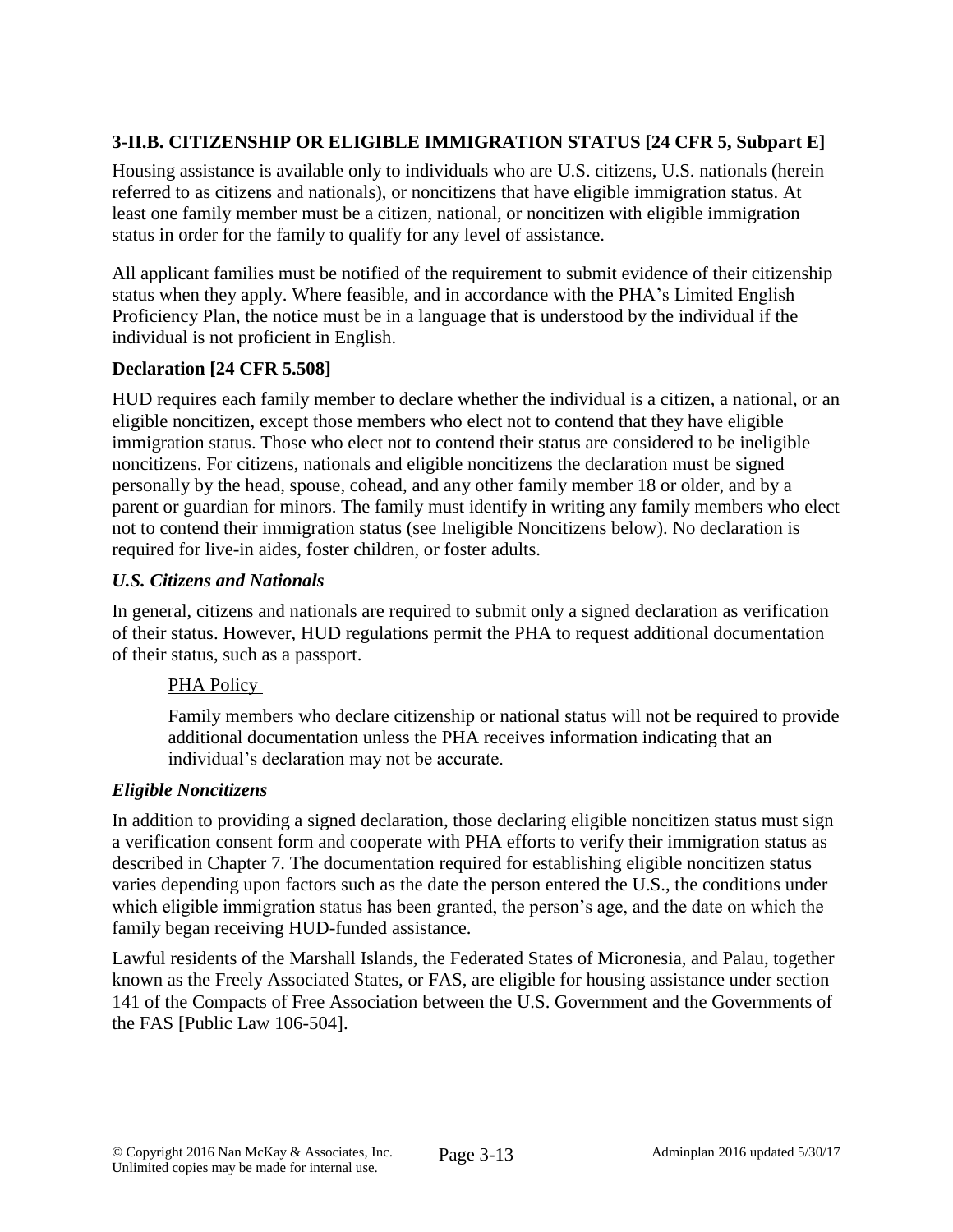# *Ineligible Noncitizens*

Those noncitizens who do not wish to contend their immigration status are required to have their names listed on a noncontending family members listing, signed by the head, spouse, or cohead (regardless of citizenship status), indicating their ineligible immigration status. The PHA is not required to verify a family member's ineligible status and is not required to report an individual's unlawful presence in the U.S. to the United States Citizenship and Immigration Services (USCIS).

Providing housing assistance to noncitizen students is prohibited [24 CFR 5.522]. This prohibition extends to the noncitizen spouse of a noncitizen student as well as to minor children who accompany or follow to join the noncitizen student. Such prohibition does not extend to the citizen spouse of a noncitizen student or to the children of the citizen spouse and noncitizen student. Such a family is eligible for prorated assistance as a mixed family.

# **Mixed Families**

A family is eligible for assistance as long as at least one member is a citizen, national, or eligible noncitizen. Families that include eligible and ineligible individuals are considered *mixed families*. Such families will be given notice that their assistance will be prorated, and that they may request a hearing if they contest this determination. See Chapter 6 for a discussion of how rents are prorated, and Chapter 16 for a discussion of informal hearing procedures.

# **Ineligible Families [24 CFR 5.514(d), (e), and (f)]**

A PHA may elect to provide assistance to a family before the verification of the eligibility of the individual or one family member [24 CFR 5.512(b)]. Otherwise, no individual or family may be assisted prior to the affirmative establishment by the PHA that the individual or at least one family member is eligible. Verification of eligibility for this purpose occurs when the individual or family members have submitted documentation to the PHA in accordance with program requirements [24 CFR 5.512(a)].

## PHA Policy

The PHA will not provide assistance to a family before the verification of at least one family member.

When a PHA determines that an applicant family does not include any citizens, nationals, or eligible noncitizens, following the verification process, the family will be sent a written notice within 10 business days of the determination.

The notice will explain the reasons for the denial of assistance, that the family may be eligible for proration of assistance, and will advise the family of its right to request an appeal to the United States Citizenship and Immigration Services (USCIS), or to request an informal hearing with the PHA. The informal hearing with the PHA may be requested in lieu of the USCIS appeal, or at the conclusion of the USCIS appeal process. The notice must also inform the applicant family that assistance may not be delayed until the conclusion of the USCIS appeal process, but that it may be delayed pending the completion of the informal hearing process.

Informal hearing procedures are contained in Chapter 16.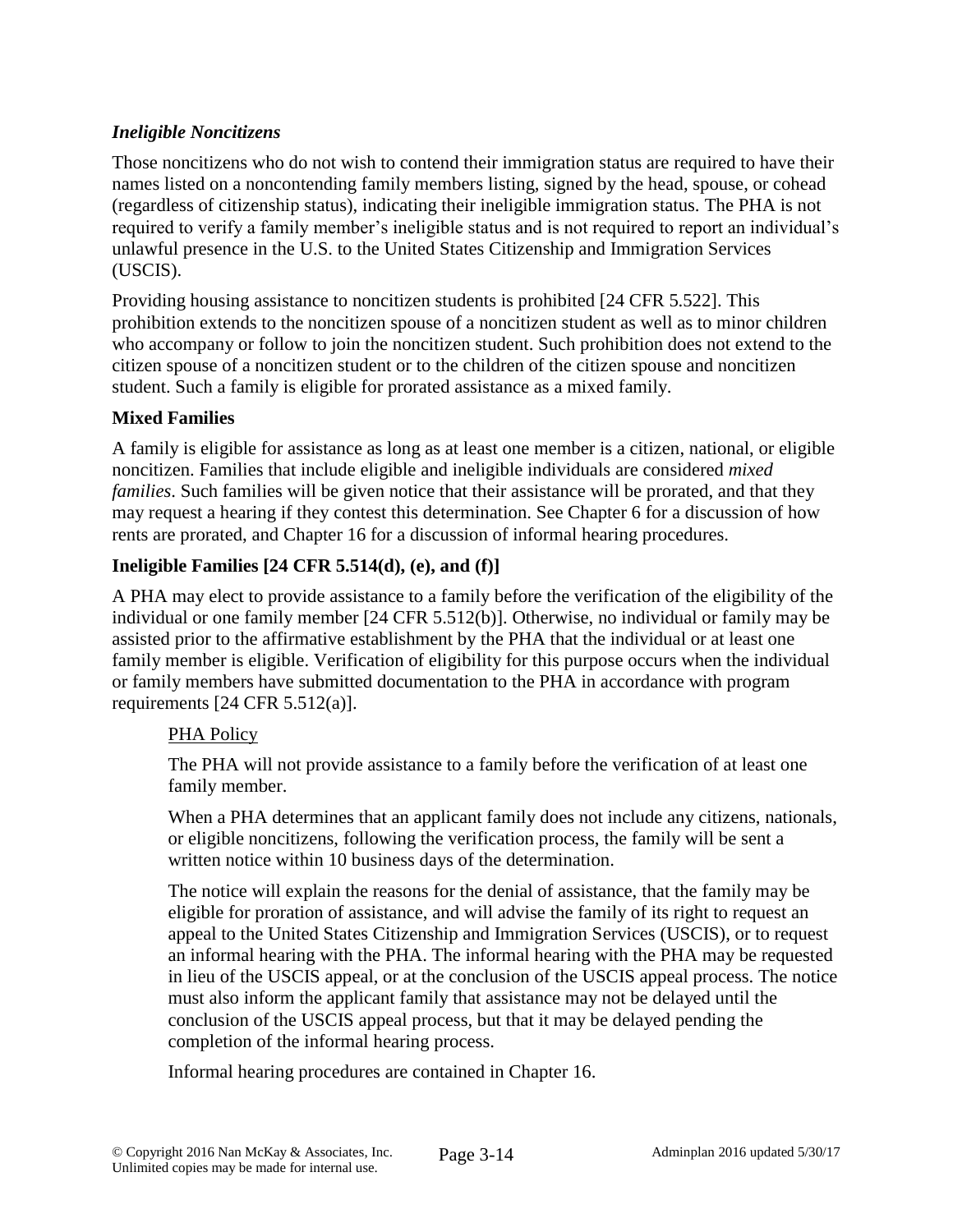# **Timeframe for Determination of Citizenship Status [24 CFR 5.508(g)]**

For new occupants joining the assisted family, the PHA must verify status at the first interim or regular reexamination following the person's occupancy, whichever comes first.

If an individual qualifies for a time extension for the submission of required documents, the PHA must grant such an extension for no more than 30 days [24 CFR 5.508(h)].

Each family member is required to submit evidence of eligible status only one time during continuous occupancy.

## PHA Policy

The PHA will verify the citizenship status of applicants at the time other eligibility factors are determined.

## **3-II.C. SOCIAL SECURITY NUMBERS [24 CFR 5.216 and 5.218, Notice PIH 2012-10]**

The applicant and all members of the applicant's household must disclose the complete and accurate social security number (SSN) assigned to each household member, and the documentation necessary to verify each SSN. If a child under age 6 has been added to an applicant family within 6 months prior to voucher issuance, an otherwise eligible family may be admitted to the program and must disclose and document the child's SSN within 90 days of the effective date of the initial HAP contract. A detailed discussion of acceptable documentation is provided in Chapter 7.

*Note:* These requirements do not apply to noncitizens who do not contend eligible immigration status.

In addition, each participant who has not previously disclosed an SSN, has previously disclosed an SSN that HUD or the SSA determined was invalid, or has been issued a new SSN must submit their complete and accurate SSN and the documentation required to verify the SSN at the time of the next interim or annual reexamination or recertification. Participants age 62 or older as of January 31, 2010, whose determination of eligibility was begun before January 31, 2010, are exempt from this requirement and remain exempt even if they move to a new assisted unit.

The PHA must deny assistance to an applicant family if they do not meet the SSN disclosure and documentation requirements contained in 24 CFR 5.216.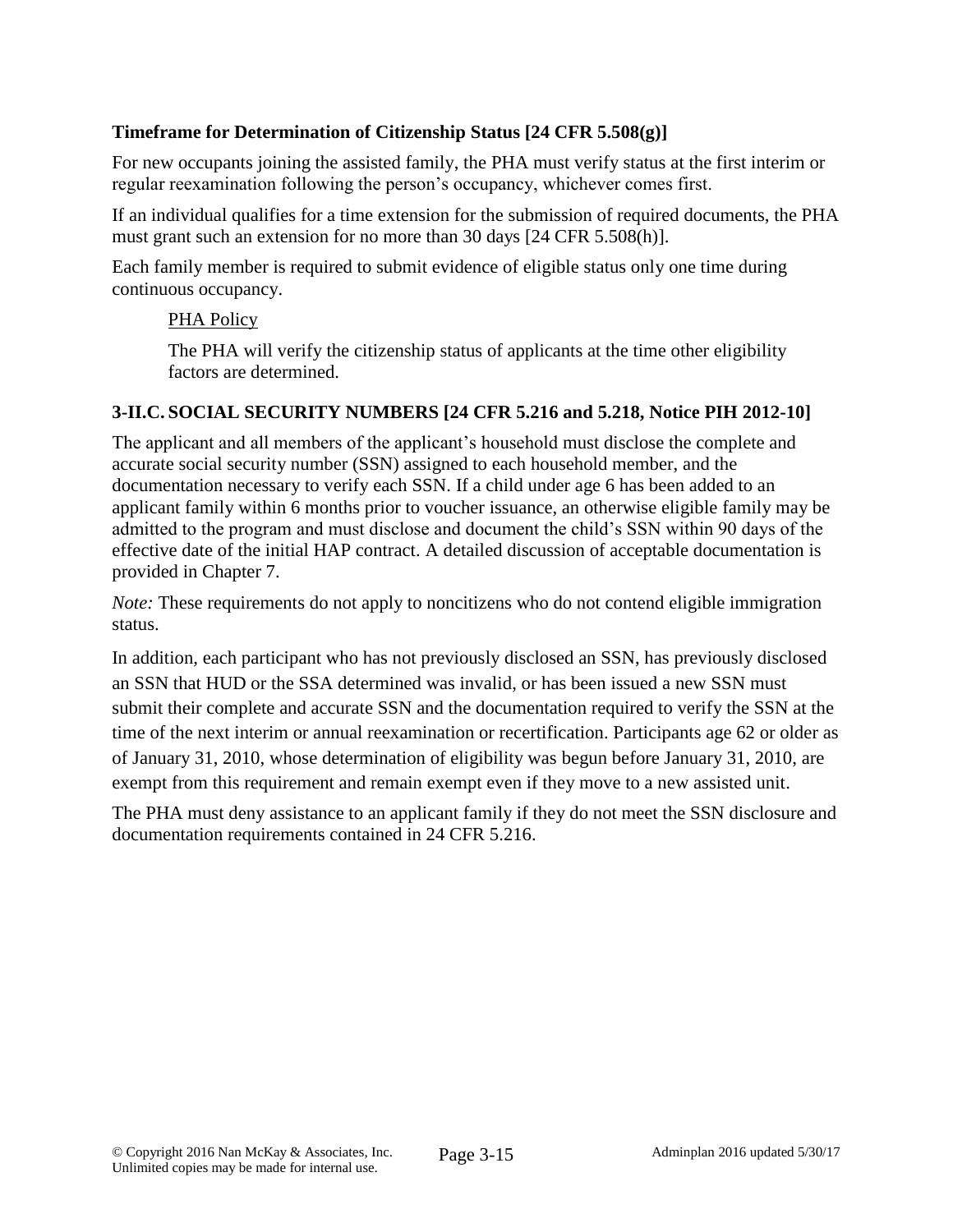# **3-II.D. FAMILY CONSENT TO RELEASE OF INFORMATION [24 CFR 5.230; HCV GB, p. 5-13]**

HUD requires each adult family member, and the head of household, spouse, or cohead, regardless of age, to sign form HUD-9886, Authorization for the Release of Information/Privacy Act Notice, and other consent forms as needed to collect information relevant to the family's eligibility and level of assistance. Chapter 7 provides detailed information concerning the consent forms and verification requirements.

The PHA must deny admission to the program if any member of the applicant family fails to sign and submit the consent forms for obtaining information in accordance with 24 CFR 5, Subparts B and F [24 CFR 982.552(b)(3)].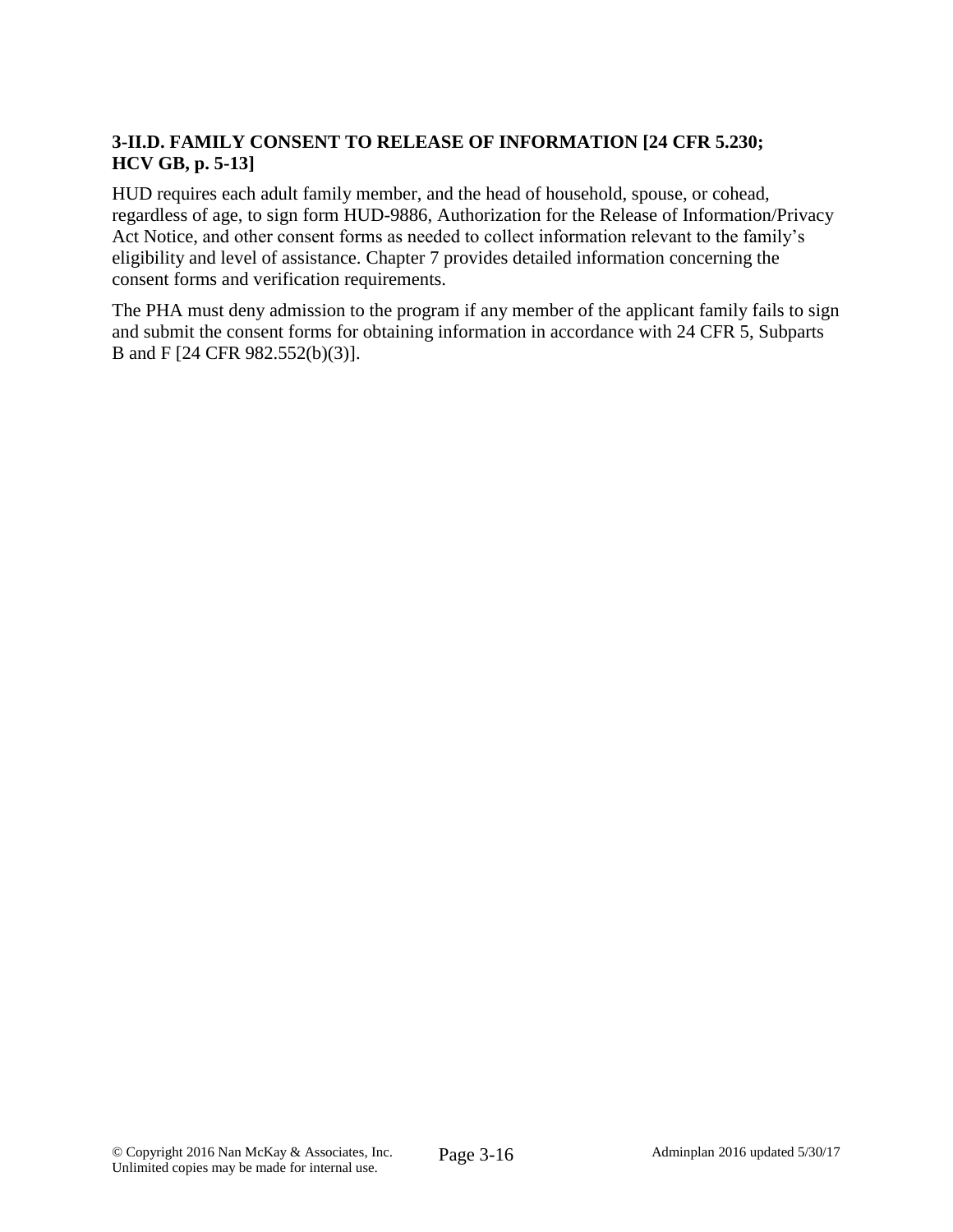# **3-II.E. STUDENTS ENROLLED IN INSTITUTIONS OF HIGHER EDUCATION [24 CFR 5.612, FR Notice 4/10/06, FR Notice 9/21/16]**

Section 327 of Public Law 109-115 and the implementing regulation at 24 CFR 5.612 established new restrictions on the eligibility of certain students (both part- and full-time) who are enrolled in institutions of higher education.

If a student enrolled at an institution of higher education is under the age of 24, is not a veteran, is not married, does not have a dependent child, and is not a person with disabilities receiving HCV assistance as of November 30, 2005, the student's eligibility must be examined along with the income eligibility of the student's parents. In these cases, both the student and the student's parents must be income eligible for the student to receive HCV assistance. If, however, a student in these circumstances is determined independent from his/her parents in accordance with PHA policy, the income of the student's parents will not be considered in determining the student's eligibility.

The new law does not apply to students who reside with parents who are applying to receive HCV assistance. It is limited to students who are seeking assistance on their own, separately from their parents.

# **Definitions**

In determining whether and how the new eligibility restrictions apply to a student, the PHA will rely on the following definitions [FR Notice 4/10/06, FR Notice 9/21/16].

# *Dependent Child*

In the context of the student eligibility restrictions*, dependent child* means a dependent child of a student enrolled in an institution of higher education. The dependent child must also meet the definition of *dependent* in 24 CFR 5.603, which states that the dependent must be a member of the assisted family, other than the head of household or spouse, who is under 18 years of age, or is a person with a disability, or is a full-time student. Foster children and foster adults are not considered dependents.

## *Independent Student*

# PHA Policy

The PHA will consider a student "independent" from his or her parents and the parents' income will not be considered when determining the student's eligibility if the following four criteria are all met:

The individual is of legal contract age under state law.

The individual has established a household separate from his/her parents for at least one year prior to application for occupancy or the individual meets the U.S. Department of Education's definition of independent student.

To be considered an *independent student* according to the Department of Education, a student must meet one or more of the following criteria:

> The individual at least 24 years old by December 31 of the award year for which aid is sought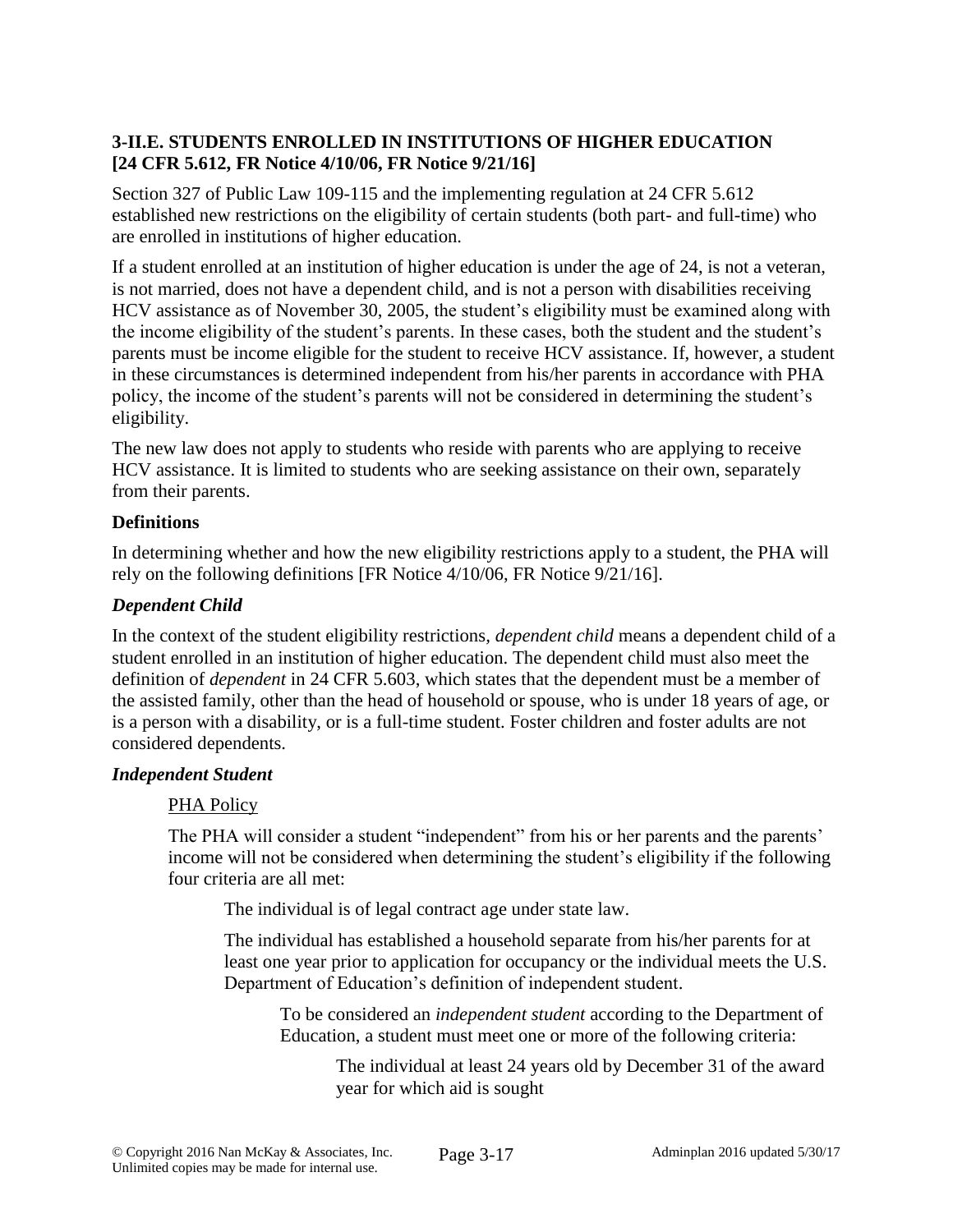The individual is an orphan or a ward of the court, or was an orphan, in foster care, or ward of the court at any time when the individual was 13 years of age or older

The individual is, or was immediately prior to attaining the age of majority, an emancipated minor or in legal guardianship as determined by a court of competent jurisdiction in the individual's state of legal residence

The individual is a veteran of the U.S. Armed Forces or is currently serving on active duty in the Armed Forces for other than training purposes

The individual is a graduate or professional student

The individual is married

The individual has one or more legal dependents other than a spouse (for example, dependent children or an elderly dependent parent)

The individual has been verified during the school year in which the application is submitted as either an unaccompanied youth who is a homeless child or youth, or as unaccompanied, at risk of homelessness, and self-supporting by:

A local educational agency homeless liason

The director of a program funded under subtitile B of title IV of the McKinney-Vento Homeless Assistance act or a designee of the director

A financial aid administrator

The individual is a student for whom a financial aid administrator makes a documented determination of independence by reason of other unusual circumstances

The individual was not claimed as a dependent by his/her parents pursuant to IRS regulations, as demonstrated on the parents' most recent tax forms.

The individual provides a certification of the amount of financial assistance that will be provided by his/her parents. This certification must be signed by the individual providing the support and must be submitted even if no assistance is being provided.

If the PHA determines that an individual meets the definition of a *vulnerable youth* such a determination is all that is necessary to determine that the person is an *independent student* for the purposes of using only the student's income for determing eligibility for assistance.

The PHA will verify that a student meets the above criteria in accordance with the policies in Section 7-II.E.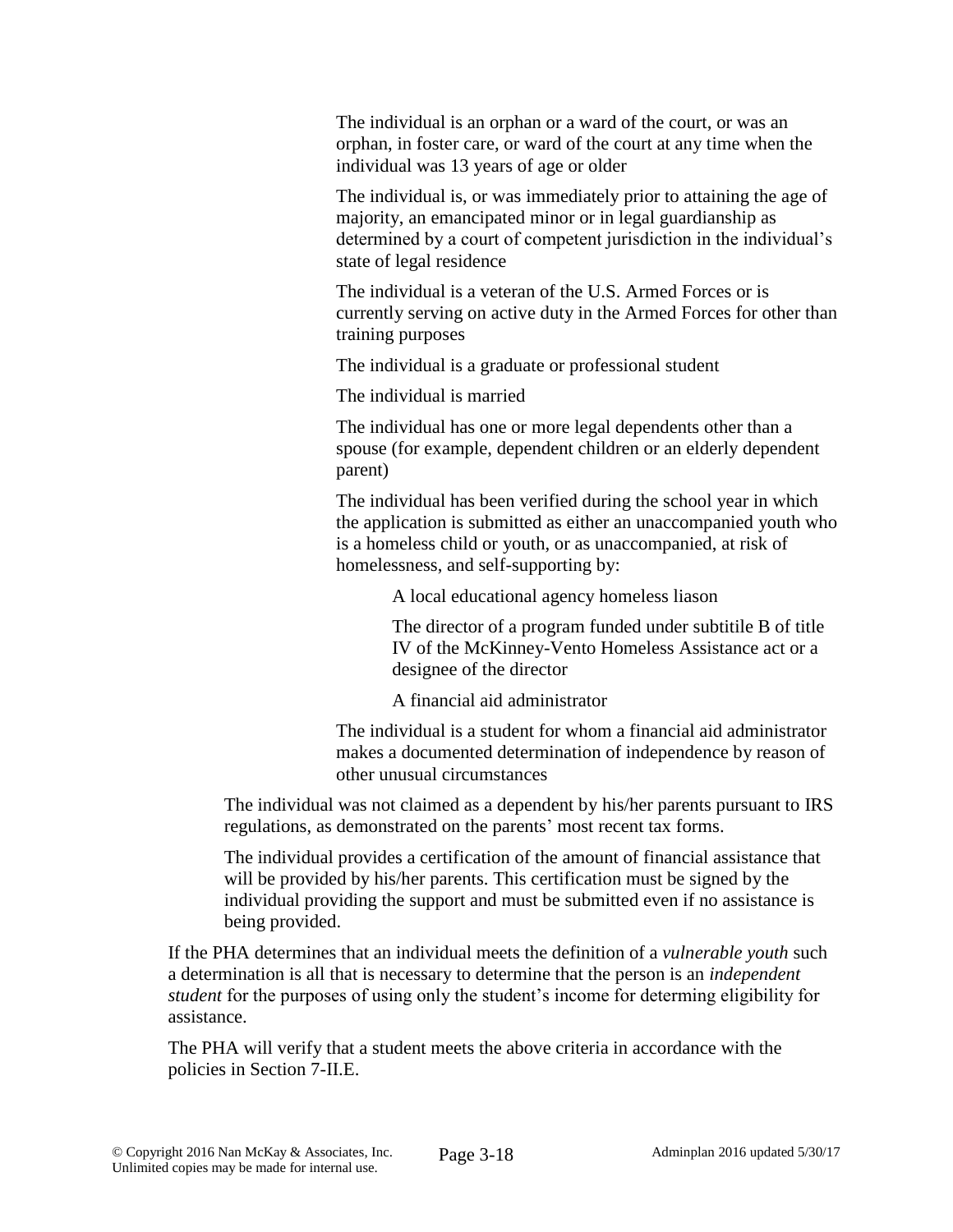### *Institution of Higher Education*

The PHA will use the statutory definition under section 102 of the Higher Education Act of 1965 to determine whether a student is attending an *institution of higher education* (see Exhibit 3-2).

### *Parents*

### PHA Policy

For purposes of student eligibility restrictions, the definition of *parents* includes biological or adoptive parents, stepparents (as long as they are currently married to the biological or adoptive parent), and guardians (e.g., grandparents, aunt/uncle, godparents, etc).

### *Person with Disabilities*

The PHA will use the statutory definition under section 3(b)(3)(E) of the 1937 Act to determine whether a student is a *person with disabilities* (see Exhibit 3-1)*.*

### *Veteran*

### PHA Policy

A *veteran* is a person who served in the active military, naval, or air service and who was discharged or released from such service under conditions other than dishonorable.

### *Vulnerable Youth*

### PHA Policy

A *vulnerable youth* is an individual who meets the U.X. Department of Education's definition of *independent student* in paragraphs (b), (c), or (h), as adopted in Section II of FR Notice 9/21/16:

The individual is an orphan, in foster care, or a ward of the court, or was an orphan, in foster care, or ward of the court at any time when the individual was 13 years of age or older

The individual is, or was immediately prior to attaining the age of majority, an emancipated minor or in legal guardianship as determined by a court of competent jurisdiction in the individual's state of legal residence

The individual has been verified during the school year in which the application is submitted as either an unaccompanied youth who is a homeless child or youth, or as unaccompanied, at risk of homelessness, and self-supporting by:

A local educational agency homeless liason

The director of a program funded under subtitle B of title IV of the McKinney-Vento Homeless Assistance Act or a designee of the director

A financial aid administrator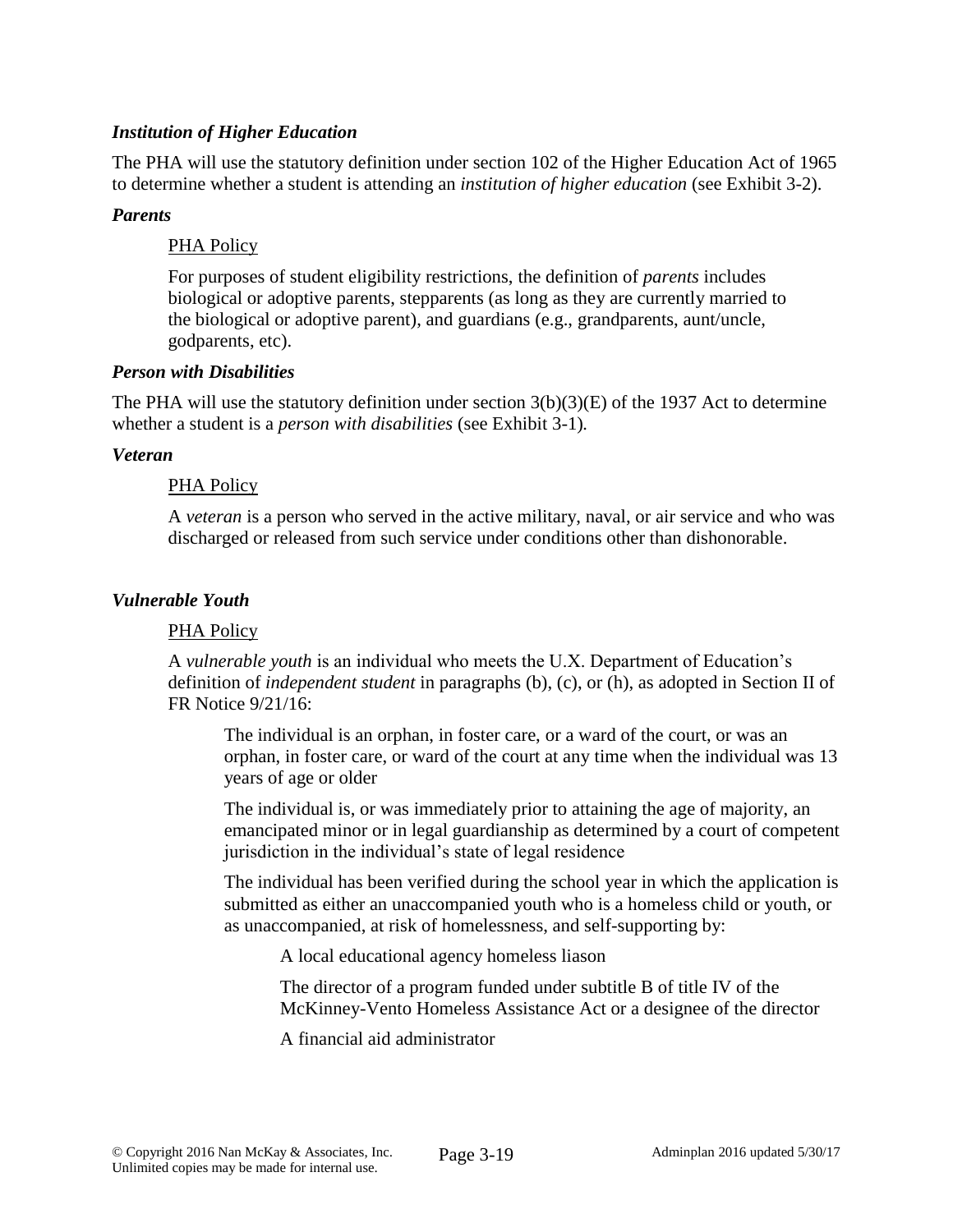## **Determining Student Eligibility**

If a student is applying for assistance on his/her own, apart from his/her parents, the PHA must determine whether the student is subject to the eligibility restrictions contained in 24 CFR 5.612. If the student is subject to those restrictions, the PHA must ensure that: (1) the student is individually eligible for the program, (2) either the student is independent from his/her parents or the student's parents are income eligible for the program, and (3) the "family" with which the student is applying is collectively eligible for the program.

### PHA Policy

For any student who is subject to the 5.612 restrictions, the PHA will:

Follow its usual policies in determining whether the student individually and the student's "family" collectively are eligible for the program

Determine whether the student is independent from his/her parents in accordance with the definition of *independent student* in this section

Follow the policies below, if applicable, in determining whether the student's parents are income eligible for the program

If the PHA determines that the student, the student's parents (if applicable), or the student's "family" is not eligible, the PHA will send a notice of denial in accordance with the policies in Section 3-III.F, and the applicant family will have the right to request an informal review in accordance with the policies in Section 16-III.B.

### *Determining Parental Income Eligibility*

### PHA Policy

For any student who is subject to the 5.612 restrictions and who does not satisfy the definition of *independent student* in this section, the PHA will determine the income eligibility of the student's parents as follows:

If the student's parents are married and living together, the PHA will obtain a joint income declaration and certification of joint income from the parents.

If the student's parent is widowed or single, the PHA will obtain an income declaration and certification of income from that parent.

If the student's parents are divorced or separated, the PHA will obtain an income declaration and certification of income from each parent.

If the student has been living with one of his/her parents and has not had contact with or does not know where to contact his/her other parent, the PHA will require the student to submit a certification under penalty of perjury describing the circumstances and stating that the student does not receive financial assistance from the other parent. The PHA will then obtain an income declaration and certification of income from the parent with whom the student has been living or had contact.

In determining the income eligibility of the student's parents, the PHA will use the income limits for the jurisdiction in which the parents live.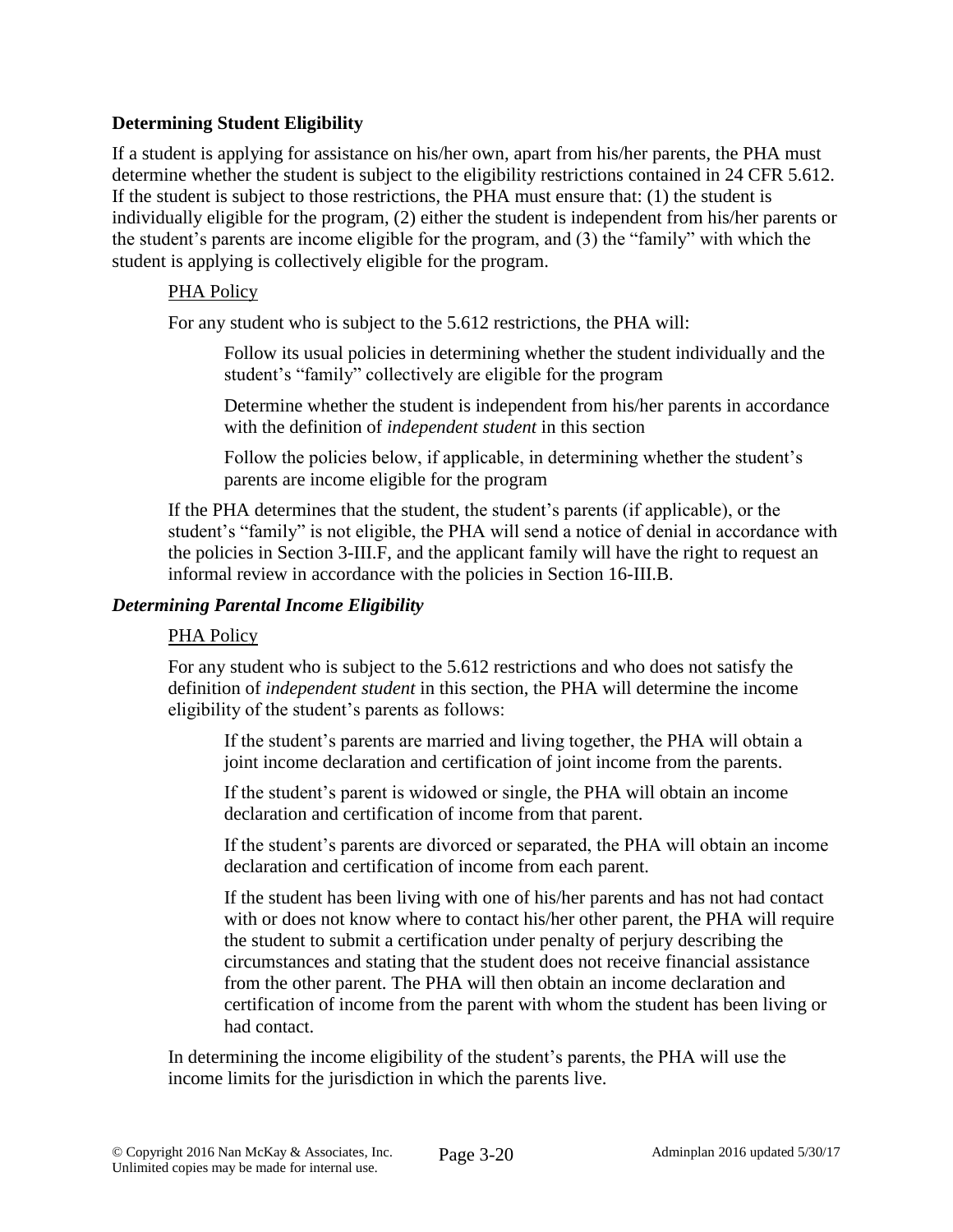# **PART III: DENIAL OF ASSISTANCE**

### **3-III.A. OVERVIEW**

A family that does not meet the eligibility criteria discussed in Parts I and II, must be denied assistance. In this section we will discuss other situations and circumstances in which denial of assistance is mandatory for the PHA, and those in which denial of assistance is optional for the PHA.

# **Forms of Denial [24 CFR 982.552(a)(2); HCV GB, p. 5-35]**

Denial of assistance includes any of the following:

- Not placing the family's name on the waiting list
- Denying or withdrawing a voucher
- Not approving a request for tenancy or refusing to enter into a HAP contract
- Refusing to process a request for or to provide assistance under portability procedures

### **Prohibited Reasons for Denial of Program Assistance [24 CFR 982.202(b), 24 CFR 5.2005(b)]**

HUD rules prohibit denial of program assistance to the program based on any of the following criteria:

- Age, disability, race, color, religion, sex, or national origin (See Chapter 2 for additional information about fair housing and equal opportunity requirements.)
- Where a family lives prior to admission to the program
- Where the family will live with assistance under the program. Although eligibility is not affected by where the family will live, there may be restrictions on the family's ability to move outside the PHA's jurisdiction under portability. (See Chapter 10.)
- Whether members of the family are unwed parents, recipients of public assistance, or children born out of wedlock
- Whether the family includes children
- Whether a family decides to participate in a family self-sufficiency program
- Whether or not a qualified applicant is or has been a victim of domestic violence, dating violence, sexual assault, or stalking if the applicant is otherwise qualified for assistance (See section 3-III.G.)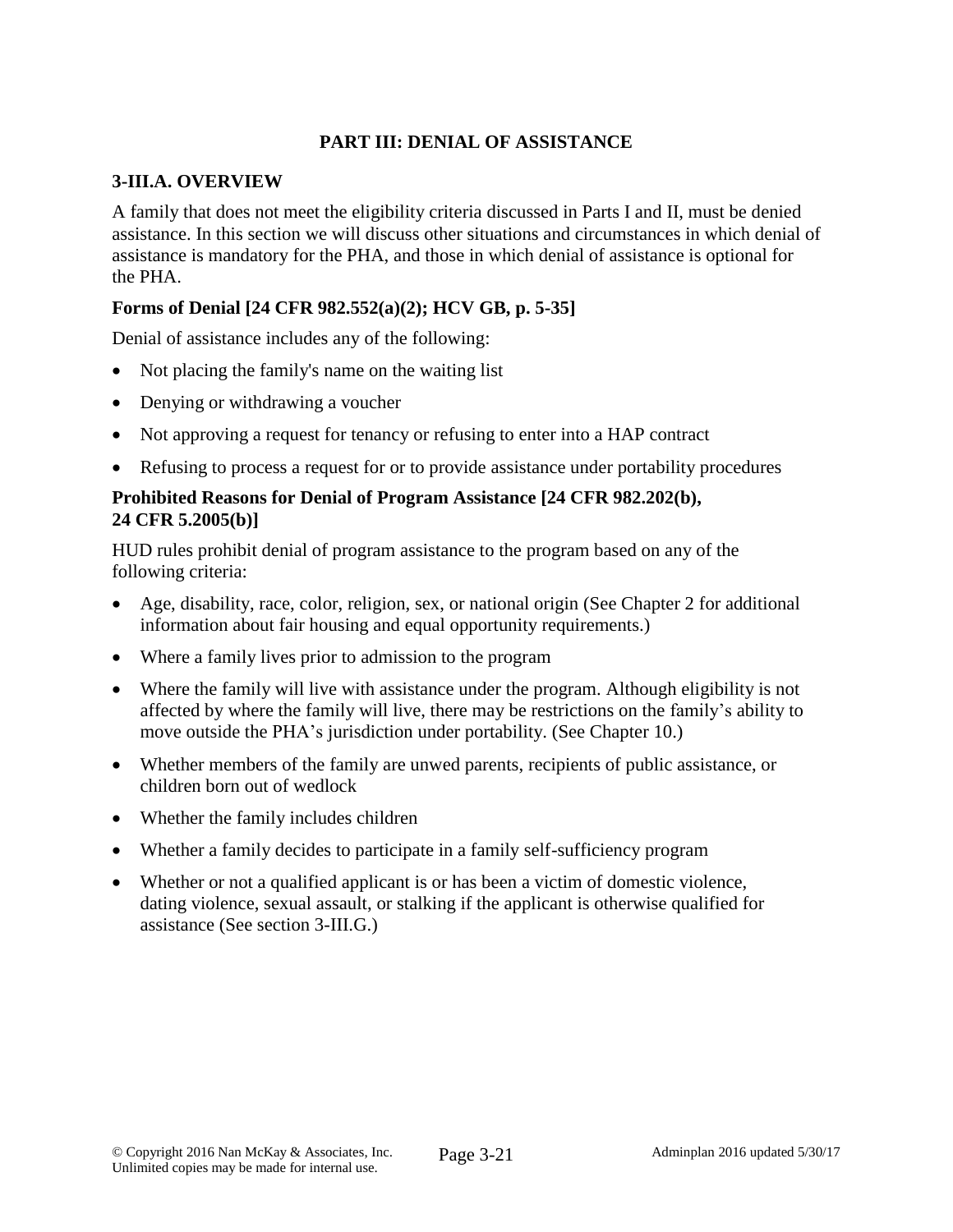# **3-III.B. MANDATORY DENIAL OF ASSISTANCE [24 CFR 982.553(a)]**

HUD requires the PHA to deny assistance in the following cases:

 Any member of the household has been evicted from federally-assisted housing in the last 3 years for drug-related criminal activity. HUD permits, but does not require, the PHA to admit an otherwise-eligible family if the household member has completed a PHA-approved drug rehabilitation program or the circumstances which led to eviction no longer exist (e.g., the person involved in the criminal activity no longer lives in the household).

# PHA Policy

The PHA will admit an otherwise-eligible family who was evicted from federallyassisted housing within the past 3 years for drug-related criminal activity, if the PHA is able to verify that the household member who engaged in the criminal activity has completed a supervised drug rehabilitation program approved by the PHA, or the person who committed the crime, is no longer living in the household.

 The PHA determines that any household member is currently engaged in the use of illegal drugs.

## PHA Policy

*Currently engaged in* is defined as any use of illegal drugs during the previous six months.

 The PHA has reasonable cause to believe that any household member's current use or pattern of use of illegal drugs, or current abuse or pattern of abuse of alcohol, may threaten the health, safety, or right to peaceful enjoyment of the premises by other residents.

## PHA Policy

In determining reasonable cause, the PHA will consider all credible evidence, including but not limited to, any record of convictions, arrests, or evictions of household members related to the use of illegal drugs or the abuse of alcohol. A conviction will be given more weight than an arrest. The PHA will also consider evidence from treatment providers or community-based organizations providing services to household members.

- Any household member has ever been convicted of drug-related criminal activity for the production or manufacture of methamphetamine on the premises of federally assisted housing
- Any household member is subject to a lifetime registration requirement under a state sex offender registration program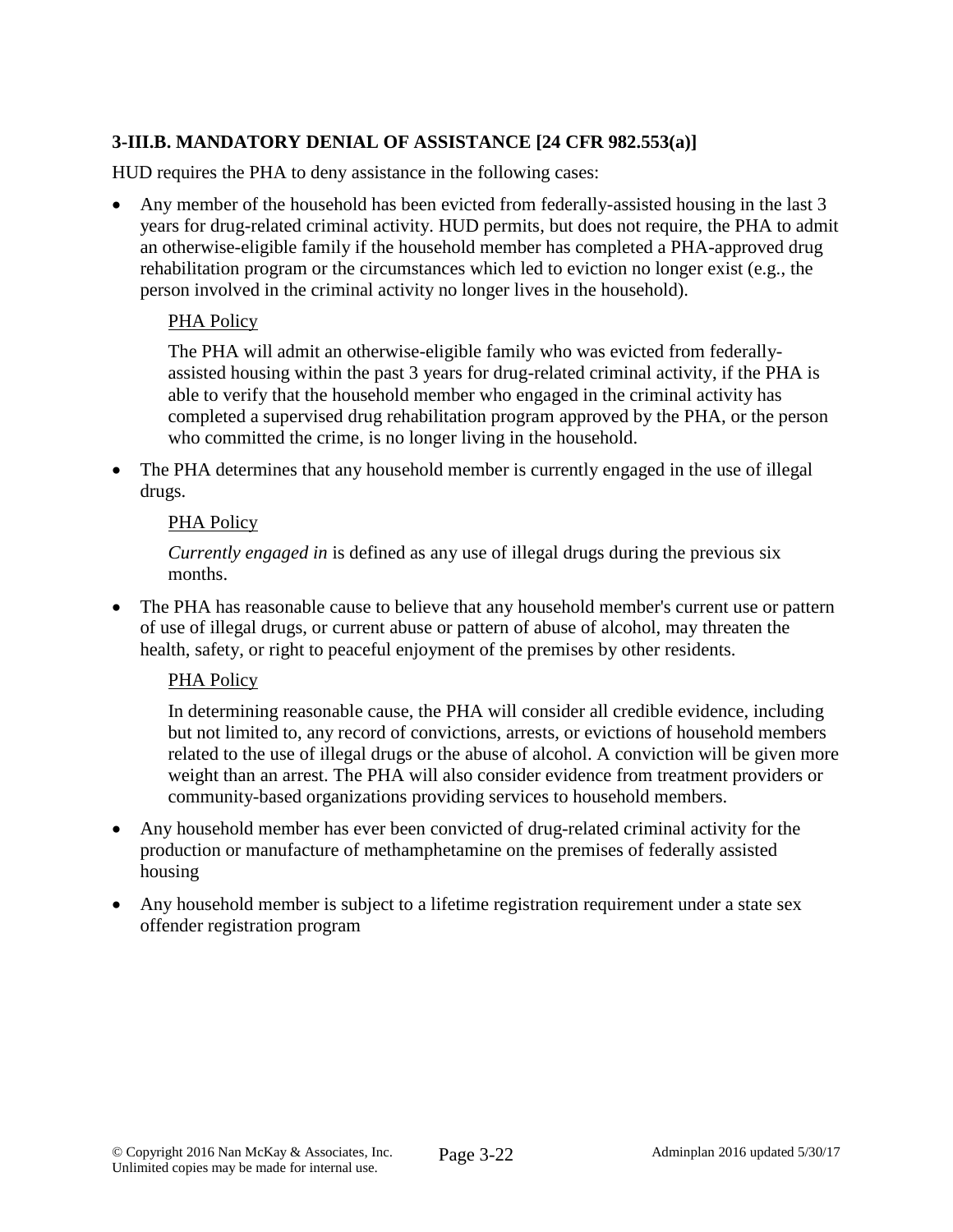# **3-III.C. OTHER PERMITTED REASONS FOR DENIAL OF ASSISTANCE**

HUD permits, but does not require, the PHA to deny assistance for the reasons discussed in this section.

### **Criminal Activity [24 CFR 982.553]**

HUD permits, but does not require, the PHA to deny assistance if the PHA determines that any household member is currently engaged in, or has engaged in during a reasonable time before the family would receive assistance, certain types of criminal activity.

### PHA Policy

If any household member is currently engaged in, or has engaged in any of the following criminal activities, within the past five years, the family will be denied assistance.

*Drug-related criminal activity*, defined by HUD as the illegal manufacture, sale, distribution, or use of a drug, or the possession of a drug with intent to manufacture, sell, distribute or use the drug [24 CFR 5.100].

*Violent criminal activity*, defined by HUD as any criminal activity that has as one of its elements the use, attempted use, or threatened use of physical force substantial enough to cause, or be reasonably likely to cause, serious bodily injury or property damage [24 CFR 5.100].

Criminal activity that may threaten the health, safety, or right to peaceful enjoyment of the premises by other residents or persons residing in the immediate vicinity; or

Criminal activity that may threaten the health or safety of property owners, management staff, and persons performing contract administration functions or other responsibilities on behalf of the PHA (including a PHA employee or a PHA contractor, subcontractor, or agent).

*Immediate vicinity* means within a three-block radius of the premises.

Evidence of such criminal activity includes, but is not limited to:

Any conviction for drug-related or violent criminal activity within the past 5 years.

Records of arrests for drug-related or violent criminal activity within the past 5 years, although a record of arrest(s) will not be used as the basis for the denial or proof that the applicant engaged in disqualifying criminal activity.

Any record of eviction from public or privately-owned housing as a result of criminal activity within the past 5 years.

A conviction for drug-related or violent criminal activity will be given more weight than an arrest for such activity.

In making its decision to deny assistance, the PHA will consider the factors discussed in Section 3-III.E. Upon consideration of such factors, the PHA may, on a case-by-case basis, decide not to deny assistance.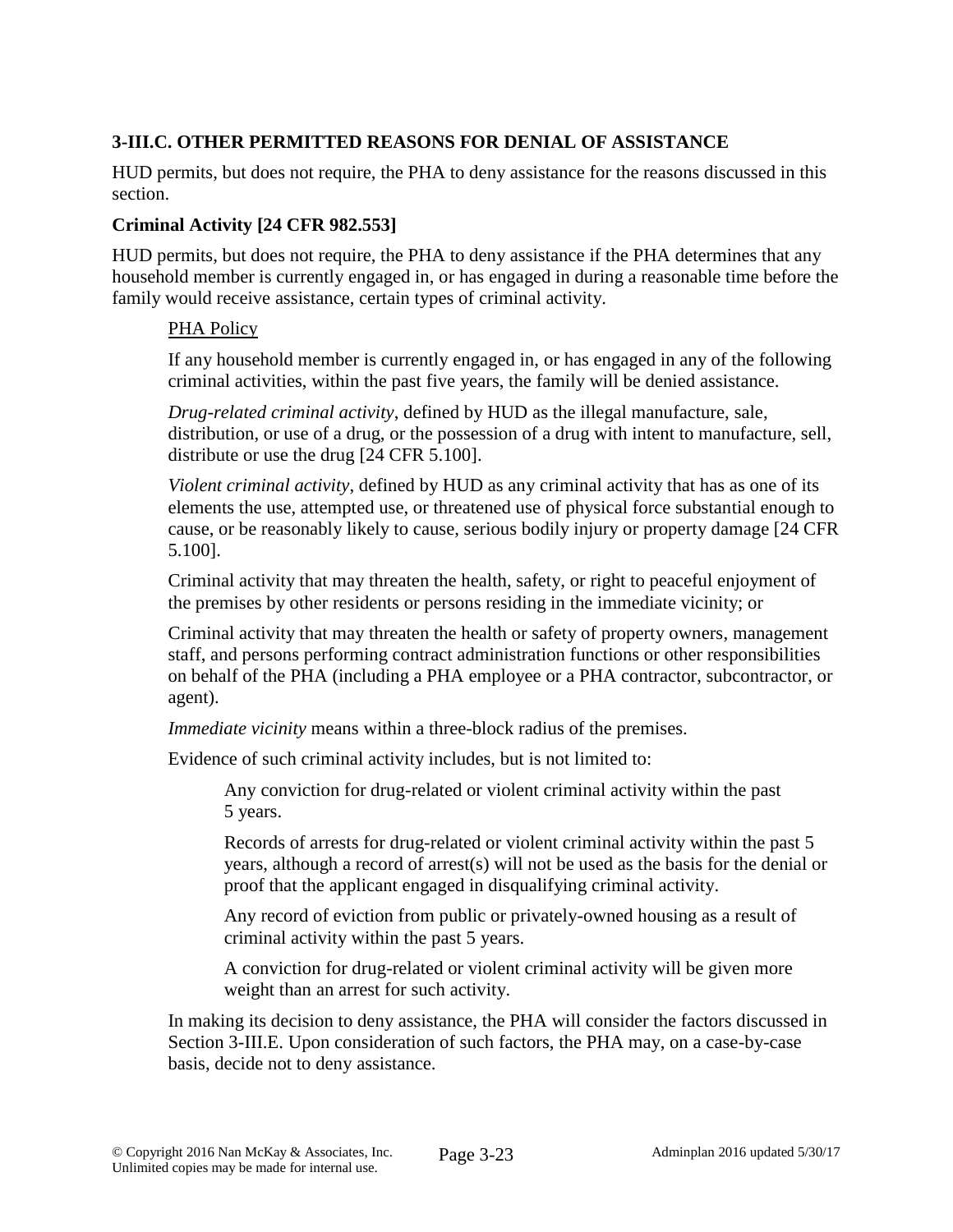# **Previous Behavior in Assisted Housing [24 CFR 982.552(c)]**

HUD authorizes the PHA to deny assistance based on the family's previous behavior in assisted housing:

### PHA Policy

The PHA **will not** deny assistance to an otherwise eligible family because the family previously failed to meet its obligations under the Family Self-Sufficiency (FSS) program.

The PHA **will** deny assistance to an applicant family if:

The family does not provide information that the PHA or HUD determines is necessary in the administration of the program.

The family does not provide complete and true information to the PHA.

Any family member has been evicted from federally-assisted housing in the last five years.

Any family member has committed fraud, bribery, or any other corrupt or criminal act in connection with any federal housing program.

The family owes rent or other amounts to any PHA in connection with Section 8 or other public housing assistance under the 1937 Act, unless the family repays the full amount of the debt prior to being selected from the waiting list.

If the family has not reimbursed any PHA for amounts the PHA paid to an owner under a HAP contract for rent, damages to the unit, or other amounts owed by the family under the lease, unless the family repays the full amount of the debt prior to being selected from the waiting list.

The family has breached the terms of a repayment agreement entered into with the PHA, unless the family repays the full amount of the debt covered in the repayment agreement prior to being selected from the waiting list.

A family member has engaged in or threatened violent or abusive behavior toward PHA personnel.

*Abusive or violent behavior towards PHA personnel* includes verbal as well as physical abuse or violence. Use of racial epithets, or other language, written or oral, that is customarily used to intimidate may be considered abusive or violent behavior.

*Threatening* refers to oral or written threats or physical gestures that communicate intent to abuse or commit violence.

In making its decision to deny assistance, the PHA will consider the factors discussed in Section 3-III.E. Upon consideration of such factors, the PHA may, on a case-by-case basis, decide not to deny assistance.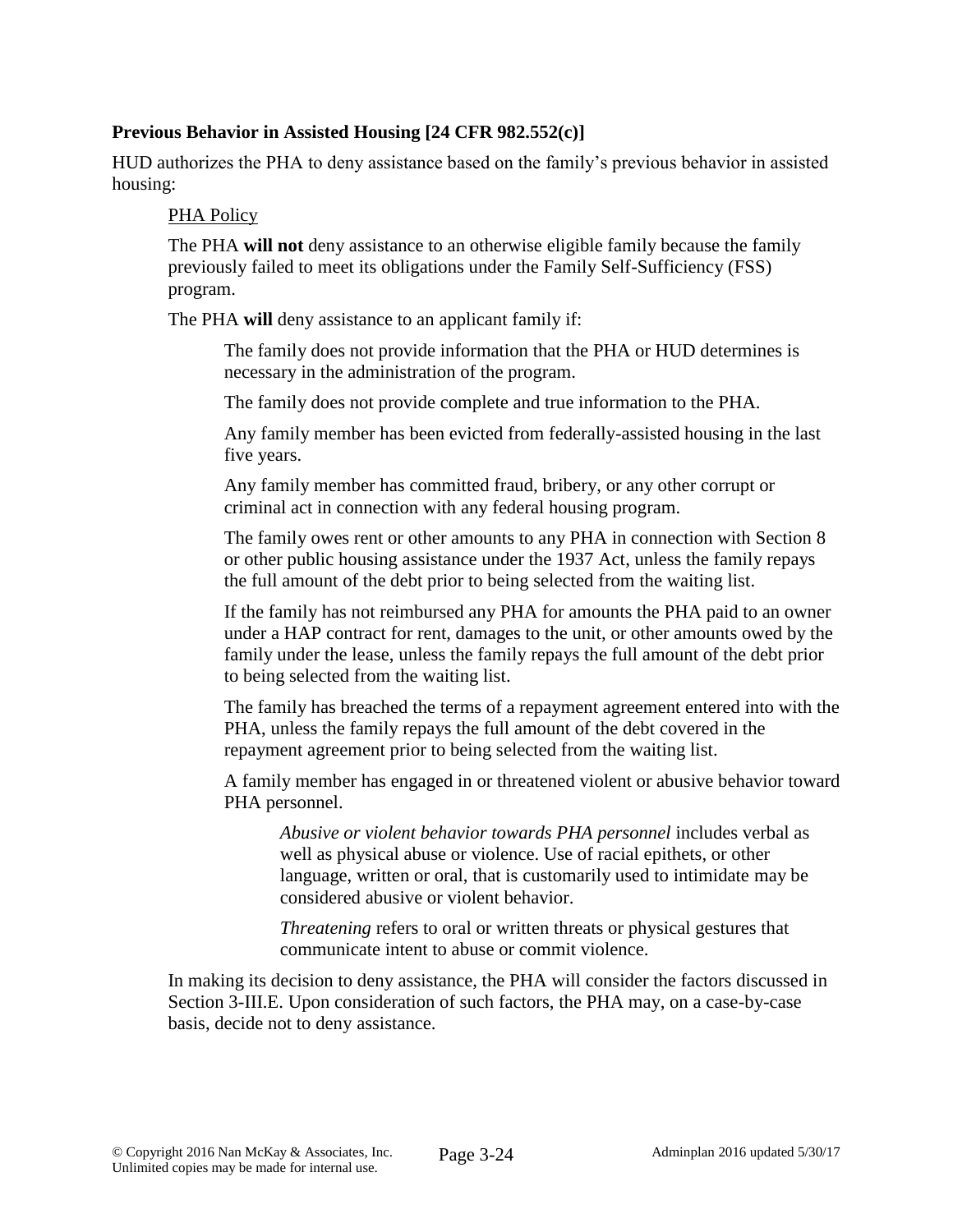# **3-III.D. SCREENING**

### **Screening for Eligibility**

PHAs are authorized to obtain criminal conviction records from law enforcement agencies to screen applicants for admission to the HCV program. This authority assists the PHA in complying with HUD requirements and PHA policies to deny assistance to applicants who are engaging in or have engaged in certain criminal activities. In order to obtain access to the records the PHA must require every applicant family to submit a consent form signed by each adult household member [24 CFR 5.903].

### PHA Policy

The PHA will perform a criminal background check through local law enforcement for every adult household member.

If the results of the criminal background check indicate that there may be past criminal activity, but the results are inconclusive, the PHA will request a fingerprint card and will request information from the National Crime Information center (NCIC).

PHAs are required to perform criminal background checks necessary to determine whether any household member is subject to a lifetime registration requirement under a state sex offender program in the state where the housing is located, as well as in any other state where a household member is known to have resided [24 CFR 982.553(a)(2)(i)].

### PHA Policy

The PHA will use the Dru Sjodin National Sex Offender database to screen applicants for admission.

Additionally, PHAs must ask whether the applicant, or any member of the applicant's household, is subject to a lifetime registered sex offender registration requirement in any state [Notice PIH 2012-28].

If the PHA proposes to deny assistance based on a criminal record or on lifetime sex offender registration information, the PHA must notify the household of the proposed action and must provide the subject of the record and the applicant a copy of the record and an opportunity to dispute the accuracy and relevance of the information prior to a denial of admission. [24 CFR 5.903(f) and 5.905(d)].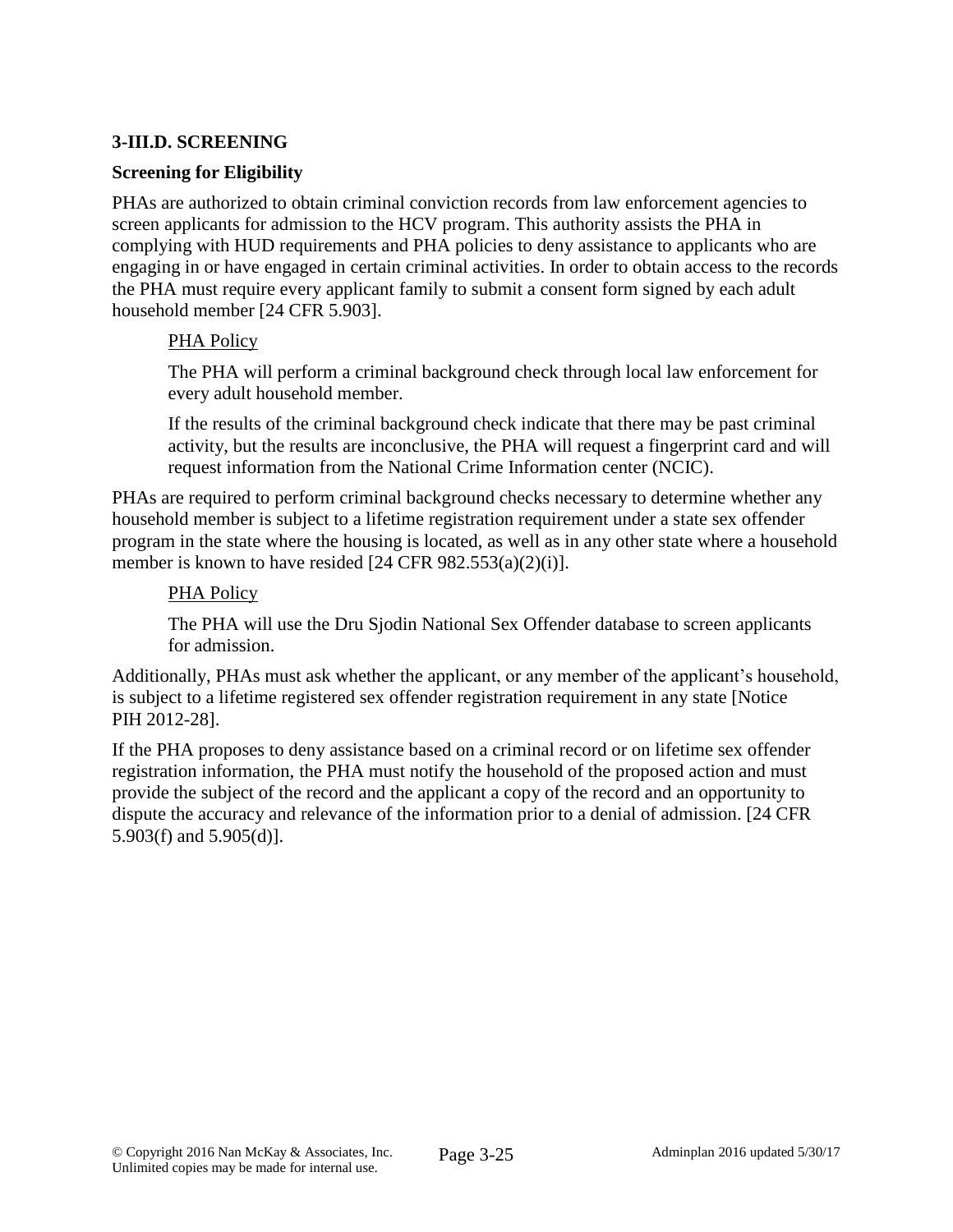# **Screening for Suitability as a Tenant [24 CFR 982.307]**

The PHA has no liability or responsibility to the owner for the family's behavior or suitability for tenancy. The PHA has the authority to conduct additional screening to determine whether an applicant is likely to be a suitable tenant.

# PHA Policy

The PHA will not conduct additional screening to determine an applicant family's suitability for tenancy.

The owner is responsible for screening and selection of the family to occupy the owner's unit. The PHA must inform the owner that screening and selection for tenancy is the responsibility of the owner. An owner may consider a family's history with respect to factors such as: payment of rent and utilities, caring for a unit and premises, respecting the rights of other residents to the peaceful enjoyment of their housing, criminal activity that is a threat to the health, safety or property of others, and compliance with other essential conditions of tenancy.

HUD requires the PHA to provide prospective owners with the family's current and prior address (as shown in PHA records) and the name and address (if known) of the owner at the family's current and prior addresses. HUD permits the PHA to provide owners with additional information, as long as families are notified that the information will be provided, and the same type of information is provided to all owners.

The PHA may not disclose to the owner any confidential information provided to the PHA by the family in response to a PHA request for documentation of domestic violence, dating violence, sexual assault, or stalking except at the written request or with the written consent of the individual providing the documentation

[24 CFR 5.2007(a)(4)].

## PHA Policy

The PHA will inform owners of their responsibility to screen prospective tenants, and will provide owners with the required known name and address information, at the time of the initial HQS inspection or before. The PHA will not provide any additional information to the owner, such as tenancy history or criminal history, etc..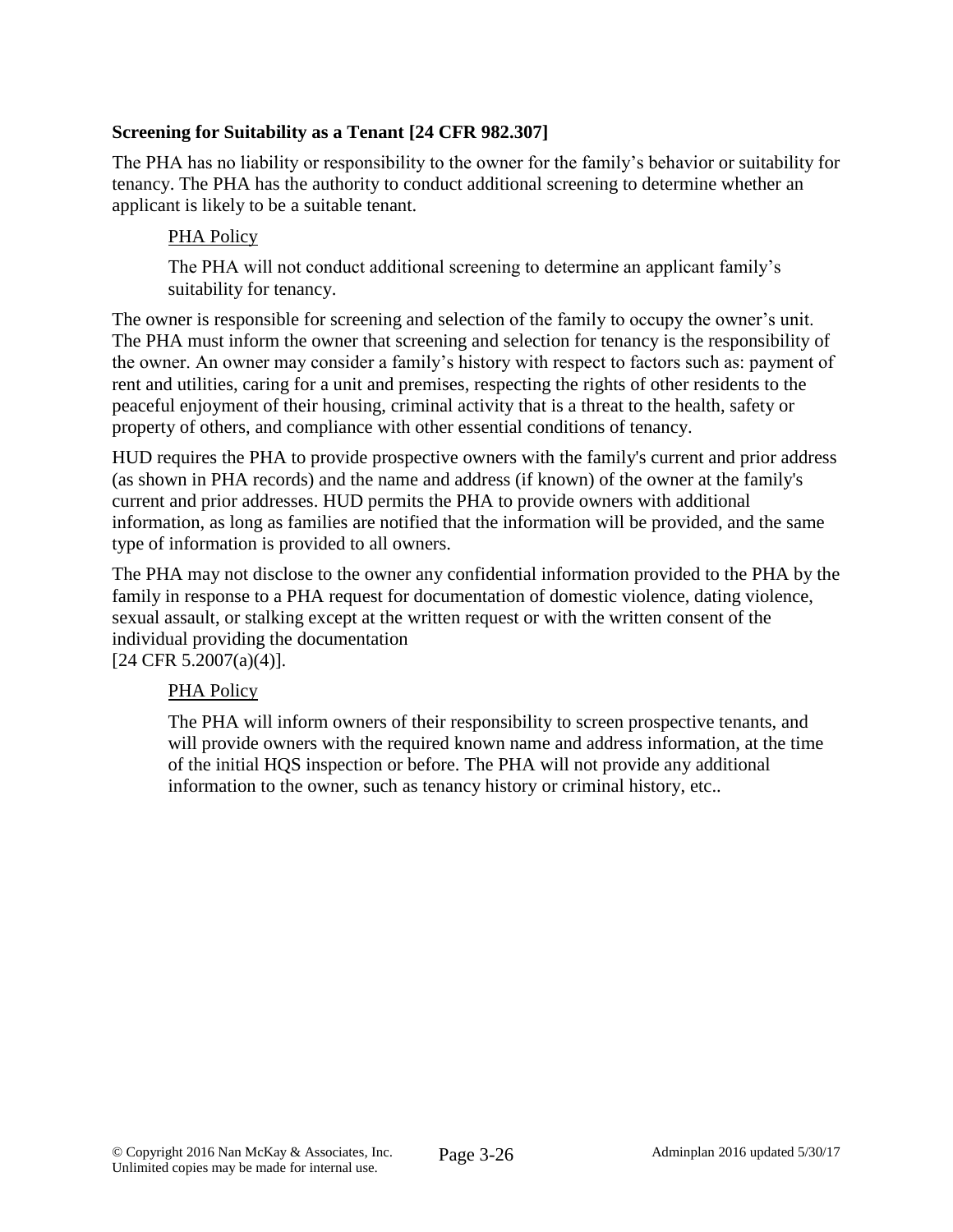# **3-III.E. CRITERIA FOR DECIDING TO DENY ASSISTANCE**

# **Evidence [24 CFR 982.553(c)]**

### PHA Policy

The PHA will use the concept of the preponderance of the evidence as the standard for making all admission decisions.

*Preponderance of the evidence* is defined as evidence which is of greater weight or more convincing than the evidence which is offered in opposition to it; that is, evidence which as a whole shows that the fact sought to be proved is more probable than not. Preponderance of the evidence may not be determined by the number of witnesses, but by the greater weight of all evidence.

### **Consideration of Circumstances [24 CFR 982.552(c)(2)]**

HUD authorizes the PHA to consider all relevant circumstances when deciding whether to deny assistance based on a family's past history except in the situations for which denial of assistance is mandatory (see Section 3-III.B).

### PHA Policy

The PHA will consider the following facts and circumstances prior to making its decision:

The seriousness of the case, especially with respect to how it would affect other residents' safety or property

The effects that denial of assistance may have on other members of the family who were not involved in the action or failure to act

The extent of participation or culpability of individual family members, including whether the culpable family member is a minor or a person with disabilities, or (as discussed further in section 3-III.G) a victim of domestic violence, dating violence, sexual assault, or stalking

The length of time since the violation occurred, including the age of the individual at the time of the conduct, as well as the family's recent history and the likelihood of favorable conduct in the future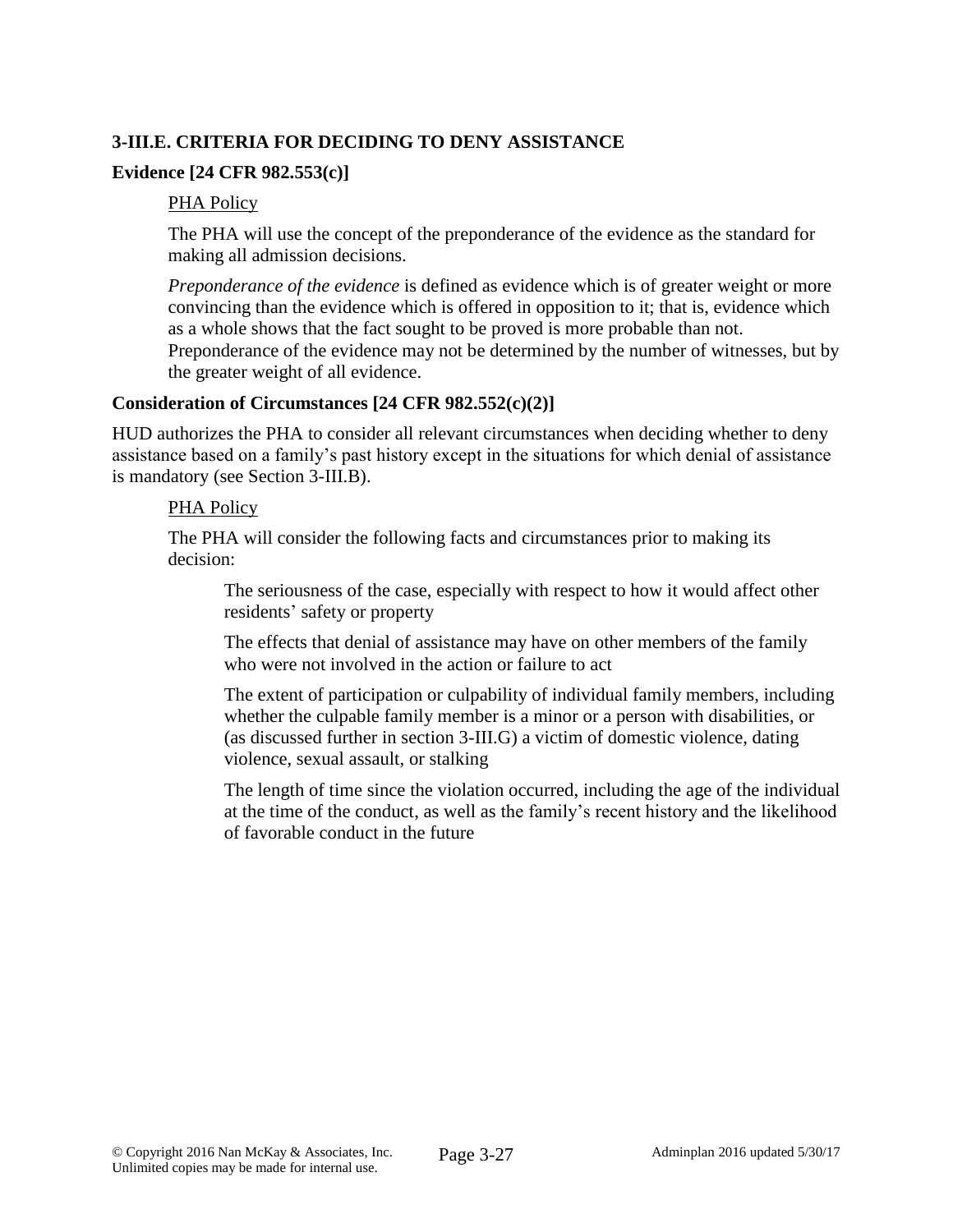While a record of arrest(s) will not be used as the basis for denial, an arrest may, however, trigger an investigation to determine whether the applicant actually engaged in disqualifying criminal activity. As part of its investigation, the PHA may obtain the police report associated with the arrest and consider the reported circumstances of the arrest. The PHA may also consider:

Any statements made by witnesses or the applicant not included in the police report

Whether criminal charges were filed

Whether, if filed, criminal charges were abandoned, dismissed, not prosecuted, or ultimately resulted in an acquittal

Any other evidence relevant to determining whether or not the applicant engaged in disqualifying activity

Evidence of criminal conduct will be considered if it indicates a demonstrable risk to safety and/or property

In the case of drug or alcohol abuse, whether the culpable household member is participating in or has successfully completed a supervised drug or alcohol rehabilitation program or has otherwise been rehabilitated successfully

The PHA will require the applicant to submit evidence of the household member's current participation in or successful completion of a supervised drug or alcohol rehabilitation program, or evidence of otherwise having been rehabilitated successfully.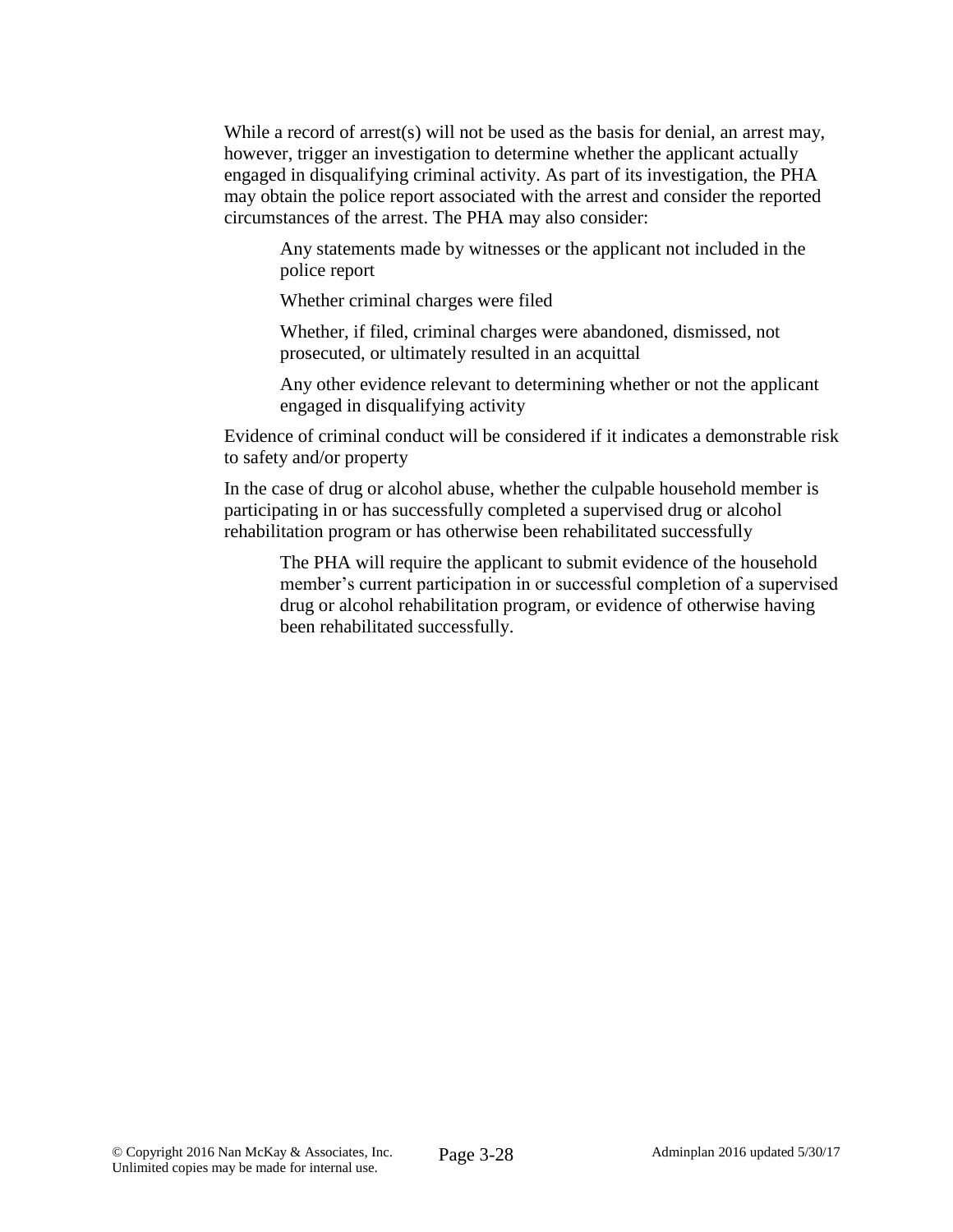## **Removal of a Family Member's Name from the Application**

Should the PHA's screening process reveal that an applicant's household includes an individual subject to state lifetime registered sex offender registration, the PHA must offer the family the opportunity to remove the ineligible family member from the household. If the family is unwilling to remove that individual from the household, the PHA must deny admission to the family [Notice PIH 2012-28].

For other criminal activity, the PHA may permit the family to exclude the culpable family members as a condition of eligibility. [24 CFR 982.552(c)(2)(ii)].

## PHA Policy

As a condition of receiving assistance, a family may agree to remove the culpable family member from the application. In such instances, the head of household must certify that the family member will not be permitted to visit, stay as a guest, or reside in the assisted unit.

After admission to the program, the family must present evidence of the former family member's current address upon PHA request.

## **Reasonable Accommodation [24 CFR 982.552(c)(2)(iv)]**

If the family includes a person with disabilities, the PHA's decision concerning denial of admission is subject to consideration of reasonable accommodation in accordance with 24 CFR Part 8.

### PHA Policy

If the family indicates that the behavior of a family member with a disability is the reason for the proposed denial of assistance, the PHA will determine whether the behavior is related to the stated disability. If so, upon the family's request, the PHA will determine whether admitting the family as a reasonable accommodation is appropriate. The PHA will only consider accommodations that can reasonably be expected to address the behavior that is the basis of the proposed denial of assistance. See Chapter 2 for a discussion of reasonable accommodation.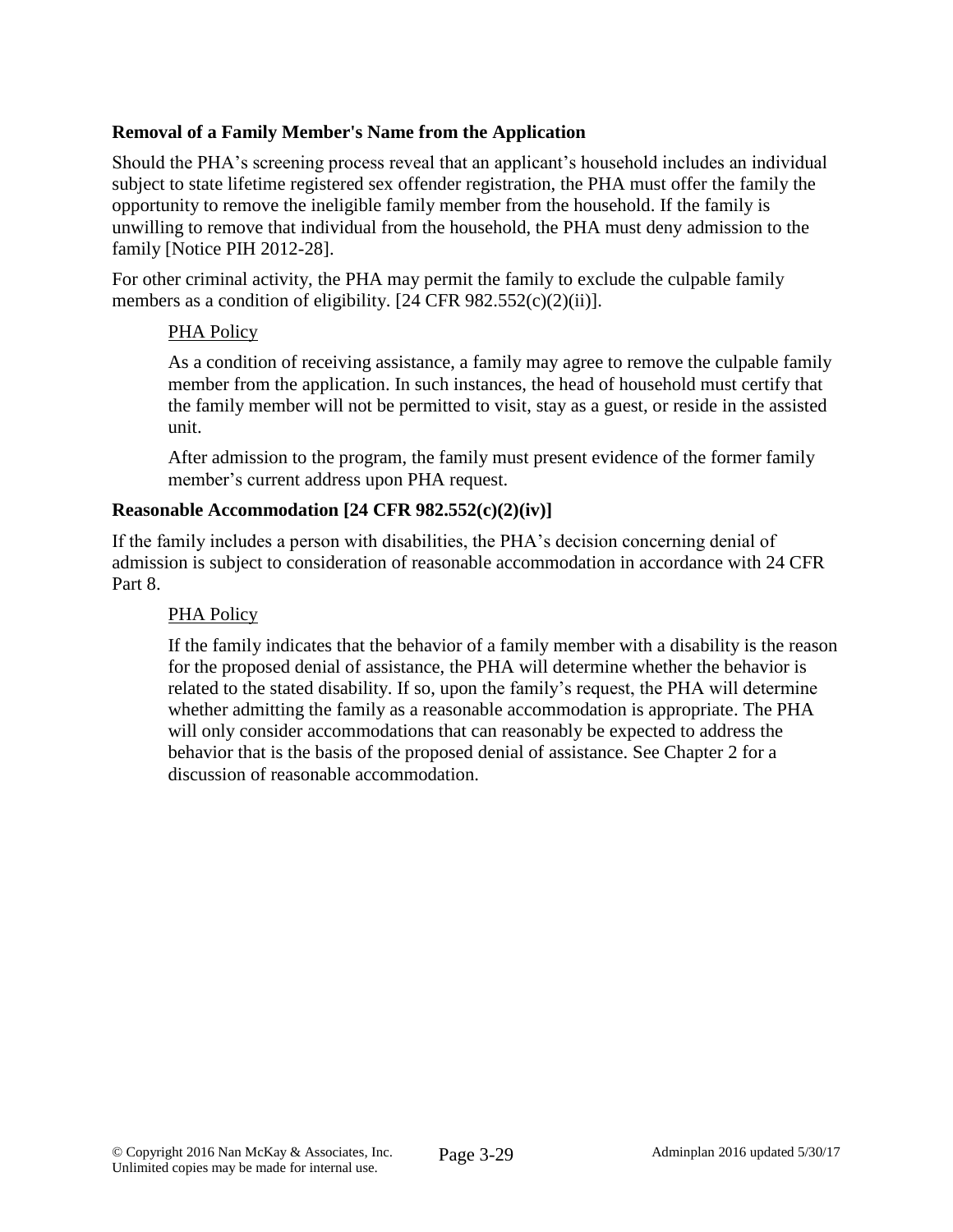# **3-III.F. NOTICE OF ELIGIBILITY OR DENIAL**

If the family is eligible for assistance, the PHA will notify the family in writing and schedule a tenant briefing, as discussed in Chapter 5.

If the PHA determines that a family is not eligible for the program for any reason, the family must be notified promptly. The notice must describe: (1) the reasons for which assistance has been denied, (2) the family's right to an informal review, and (3) the process for obtaining the informal review [24 CFR 982.554 (a)]. See Chapter 16, for informal review policies and procedures.

### PHA Policy

The family will be notified of a decision to deny assistance in writing within 10 business days of the determination.

If a PHA uses a criminal record or sex offender registration information obtained under 24 CFR 5, Subpart J, as the basis of a denial, a copy of the record must precede the notice to deny, with an opportunity for the applicant to dispute the accuracy and relevance of the information before the PHA can move to deny the application. In addition, a copy of the record must be provided to the subject of the record [24 CFR 5.903(f) and 5.905(d)]. The PHA must give the family an opportunity to dispute the accuracy and relevance of that record, in the informal review process in accordance with program requirements [24 CFR 982.553(d)].

### PHA Policy

If based on a criminal record or sex offender registration information, an applicant family appears to be ineligible the PHA will notify the family in writing of the proposed denial and provide a copy of the record to the applicant and to the subject of the record. The family will be given 10 business days to dispute the accuracy and relevance of the information. If the family does not contact the PHA to dispute the information within that 10-day period, the PHA will proceed with issuing the notice of denial of admission. A family that does not exercise their right to dispute the accuracy of the information prior to issuance of the official denial letter will still be given the opportunity to do so as part of the informal review process.

Notice requirements related to denying assistance to noncitizens are contained in Section 3-II.B.

Notice policies related to denying admission to applicants who may be victims of domestic violence, dating violence, sexual assault or stalking are contained in Section 3-III.G.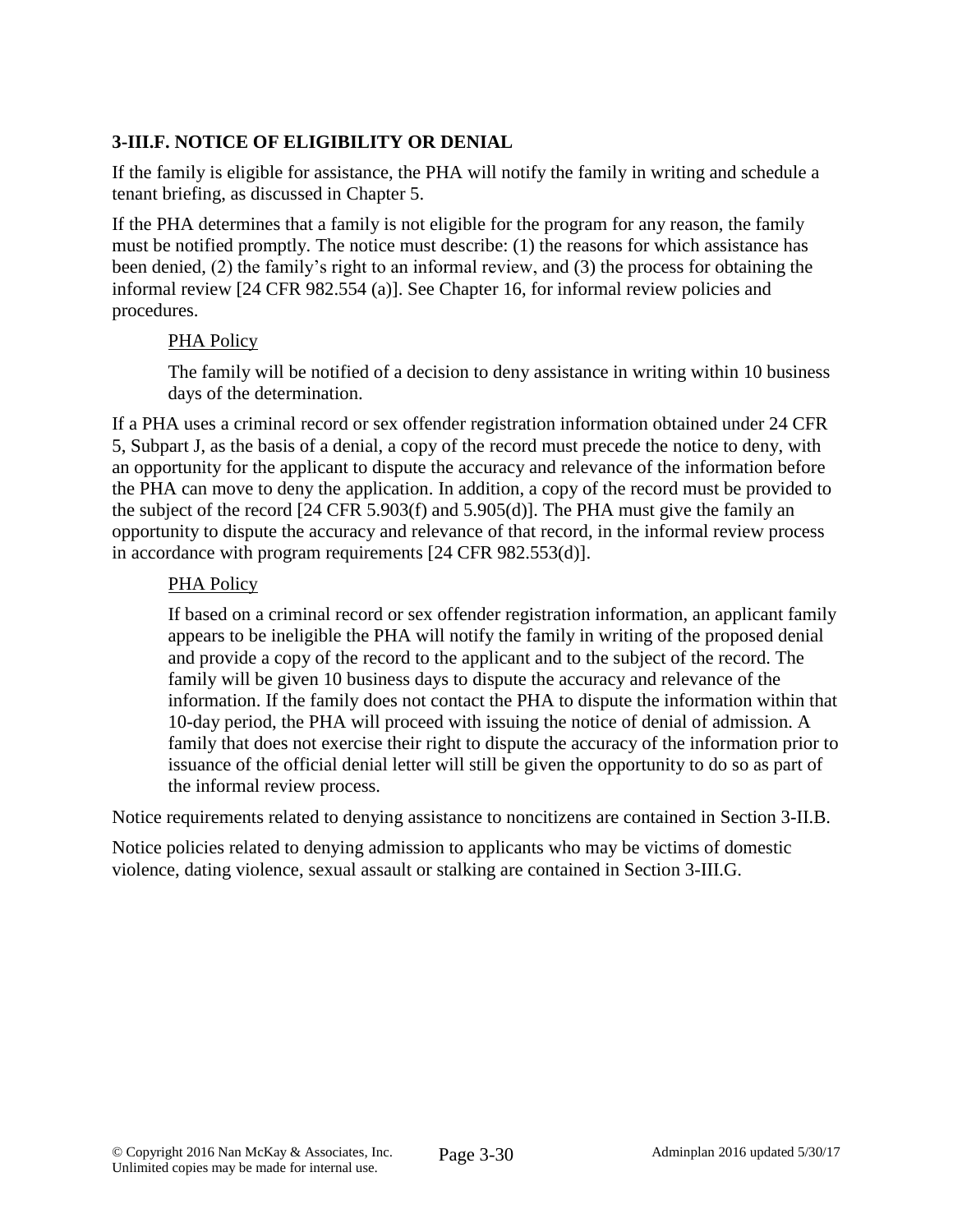# **3-III.G. PROHIBITION AGAINST DENIAL OF ASSISTANCE TO VICTIMS OF DOMESTIC VIOLENCE, DATING VIOLENCE, SEXUAL ASSAULT, AND STALKING**

The Violence against Women Act of 2013 (VAWA) and the HUD regulation at 24 CFR 5.2005(b) prohibit PHAs from denying an applicant admission to the HCV program "on the basis that the applicant is or has been a victim of domestic violence, dating violence, sexual assault or stalking, if the applicant otherwise qualifies for assistance or admission."

Definitions of key terms used in VAWA are provided in section 16-IX of this plan, where general VAWA requirements and policies pertaining to notification, documentation, and confidentiality are also located.

### **Notification**

VAWA 2013 expanded notification requirements to include the obligation for PHAs to provide applicants who are denied assistance with a notice of rights and the form HUD-5382 at the time the applicant is denied.

### PHA Policy

The PHA acknowledges that a victim of domestic violence, dating violence, sexual assault, or stalking may have an unfavorable history (e.g., a poor credit history, a record of previous damage to an apartment, a prior arrest record) that would warrant denial under the PHA's policies. Therefore, if the PHA makes a determination to deny assistance to an applicant family, the PHA will include in its notice of denial the VAWA information described in section 16-IX.C of this plan as well as including a copy of the form HUD-5382. The PHA will request in writing that an applicant wishing to claim protection under VAWA notify the PHA within 14 business days.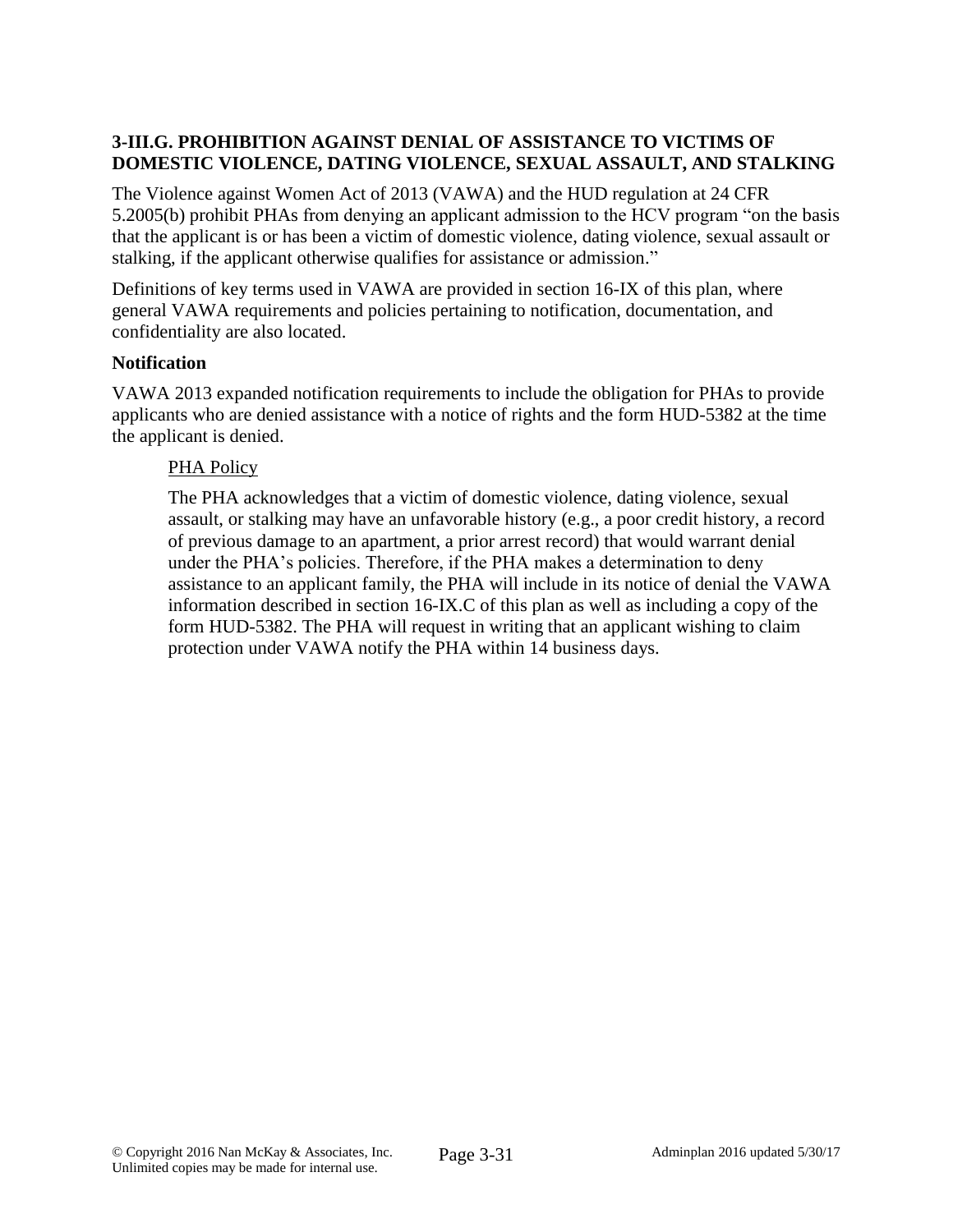### **Documentation**

### *Victim Documentation [24 CFR 5.2007]*

### PHA Policy

If an applicant claims the protection against denial of assistance that VAWA provides to victims of domestic violence, dating violence, sexual assault or stalking, the PHA will request in writing that the applicant provide documentation supporting the claim in accordance with section 16-IX.D of this plan.

### *Perpetrator Documentation*

### PHA Policy

If the perpetrator of the abuse is a member of the applicant family, the applicant must provide additional documentation consisting of one of the following:

A signed statement (1) requesting that the perpetrator be removed from the application and (2) certifying that the perpetrator will not be permitted to visit or to stay as a guest in the assisted unit

Documentation that the perpetrator has successfully completed, or is successfully undergoing, rehabilitation or treatment. The documentation must be signed by an employee or agent of a domestic violence service provider or by a medical or other knowledgeable professional from whom the perpetrator has sought or is receiving assistance in addressing the abuse. The signer must attest under penalty of perjury to his or her belief that the rehabilitation was successfully completed or is progressing successfully. The victim and perpetrator must also sign or attest to the documentation.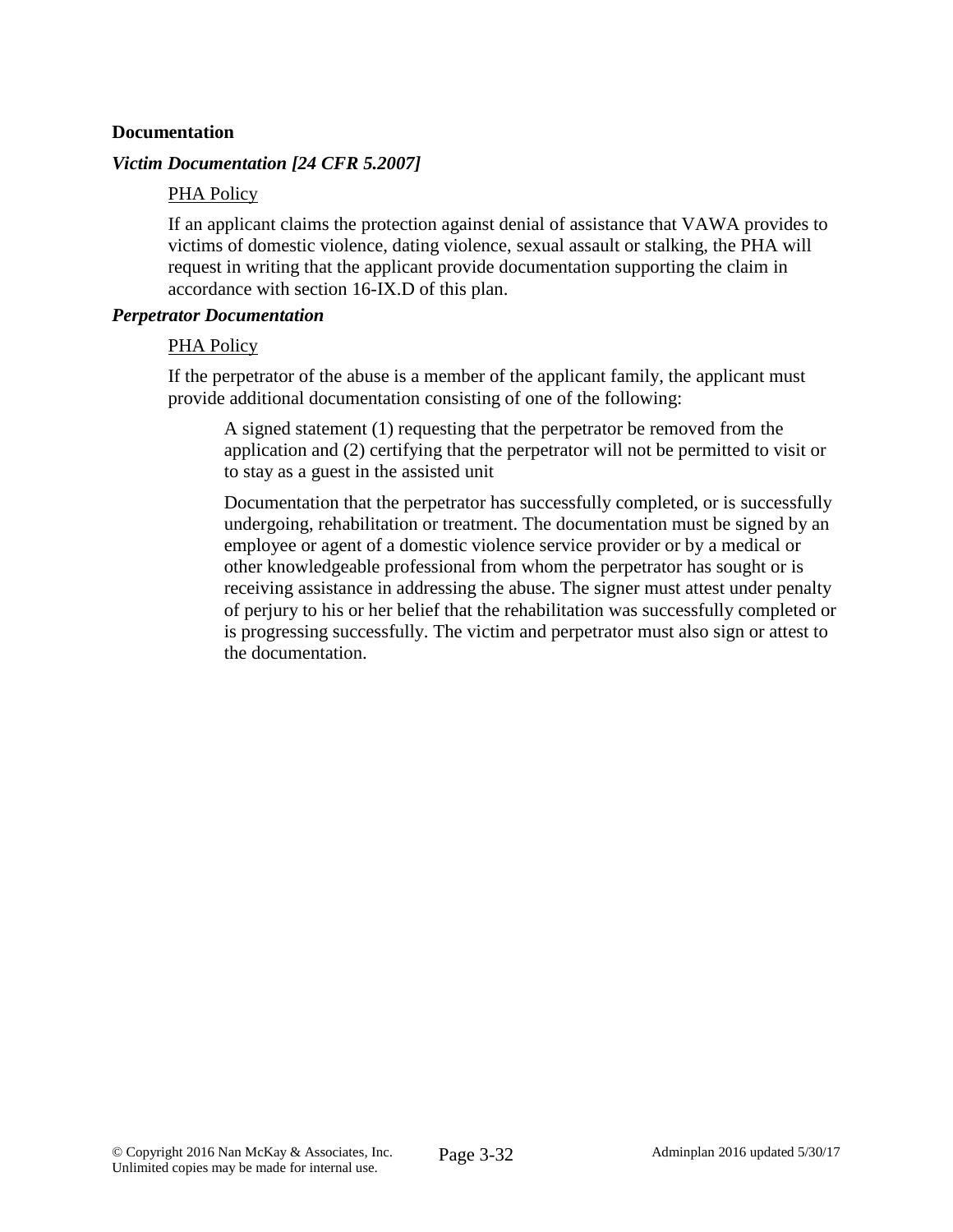## **EXHIBIT 3-1: DETAILED DEFINITIONS RELATED TO DISABILITIES**

### **Person with Disabilities [24 CFR 5.403]**

The term *person with disabilities* means a person who has any of the following types of conditions:

Has a disability, as defined in 42 U.S.C. Section 423(d)(1)(A), which reads:

Inability to engage in any substantial gainful activity by reason of any medically determinable physical or mental impairment which can be expected to result in death or which has lasted or can be expected to last for a continuous period of not less than 12 months; *or*

In the case of an individual who has attained the age of 55 and is blind (within the meaning of "blindness" as defined in section  $416(i)(1)$  of this title), inability by reason of such blindness to engage in substantial gainful activity, requiring skills or ability comparable to those of any gainful activity in which he has previously engaged with some regularity and over a substantial period of time.

 Has a developmental disability as defined in the Developmental Disabilities Assistance and Bill of Rights Act of 2000 [42 U.S.C.15002(8)], which defines developmental disability in functional terms as follows:

### **(A)In General**

The term "developmental disability" means a severe, chronic disability of an individual that:

- (i) is attributable to a mental or physical impairment or combination of mental and physical impairments;
- (ii) is manifested before the individual attains age 22;
- (iii) is likely to continue indefinitely;
- (iv) results in substantial functional limitations in 3 or more of the following areas of major life activity: (I) Self-care, (II) Receptive and expressive language, (III) Learning, (IV) Mobility, (V) Self-direction, (VI) Capacity for independent living, (VII) Economic self-sufficiency; and
- (v) reflects the individual's need for a combination and sequence of special, interdisciplinary, or generic services, individualized supports, or other forms of assistance that are of lifelong or extended duration and are individually planned and coordinated.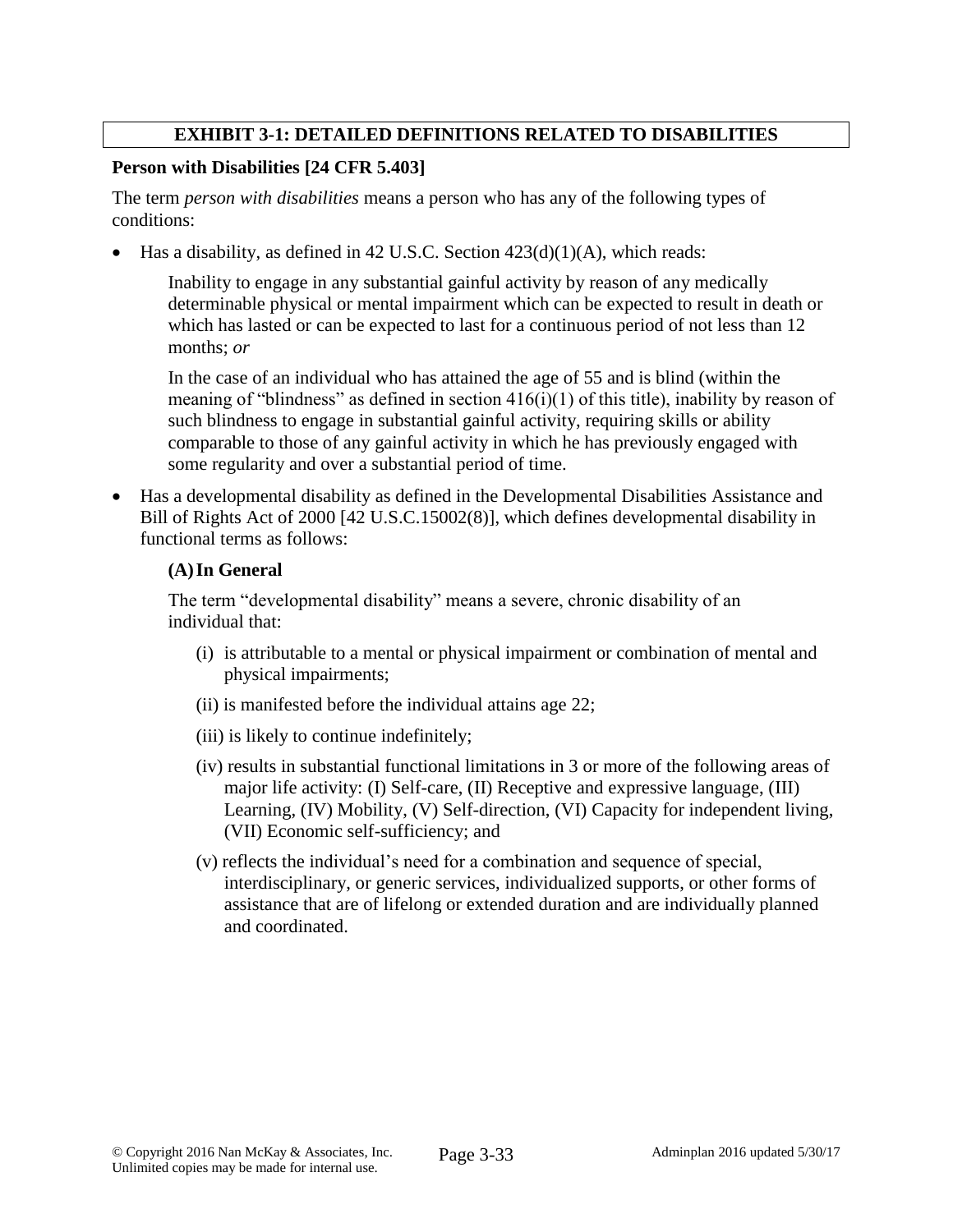## **(B) Infants and Young Children**

An individual from birth to age 9, inclusive, who has a substantial developmental delay or specific congenital or acquired condition, may be considered to have a developmental disability without meeting 3 or more of the criteria described in clauses (i) through (v) of subparagraph (A) if the individual, without services and supports, has a high probability of meeting those criteria later in life.

 Has a physical, mental, or emotional impairment that is expected to be of long-continued and indefinite duration; substantially impedes his or her ability to live independently, and is of such a nature that the ability to live independently could be improved by more suitable housing conditions.

People with the acquired immunodeficiency syndrome (AIDS) or any conditions arising from the etiologic agent for AIDS are not excluded from this definition.

A person whose disability is based solely on any drug or alcohol dependence does not qualify as a person with disabilities for the purposes of this program.

For purposes of reasonable accommodation and program accessibility for persons with disabilities, the term person with disabilities refers to an individual with handicaps.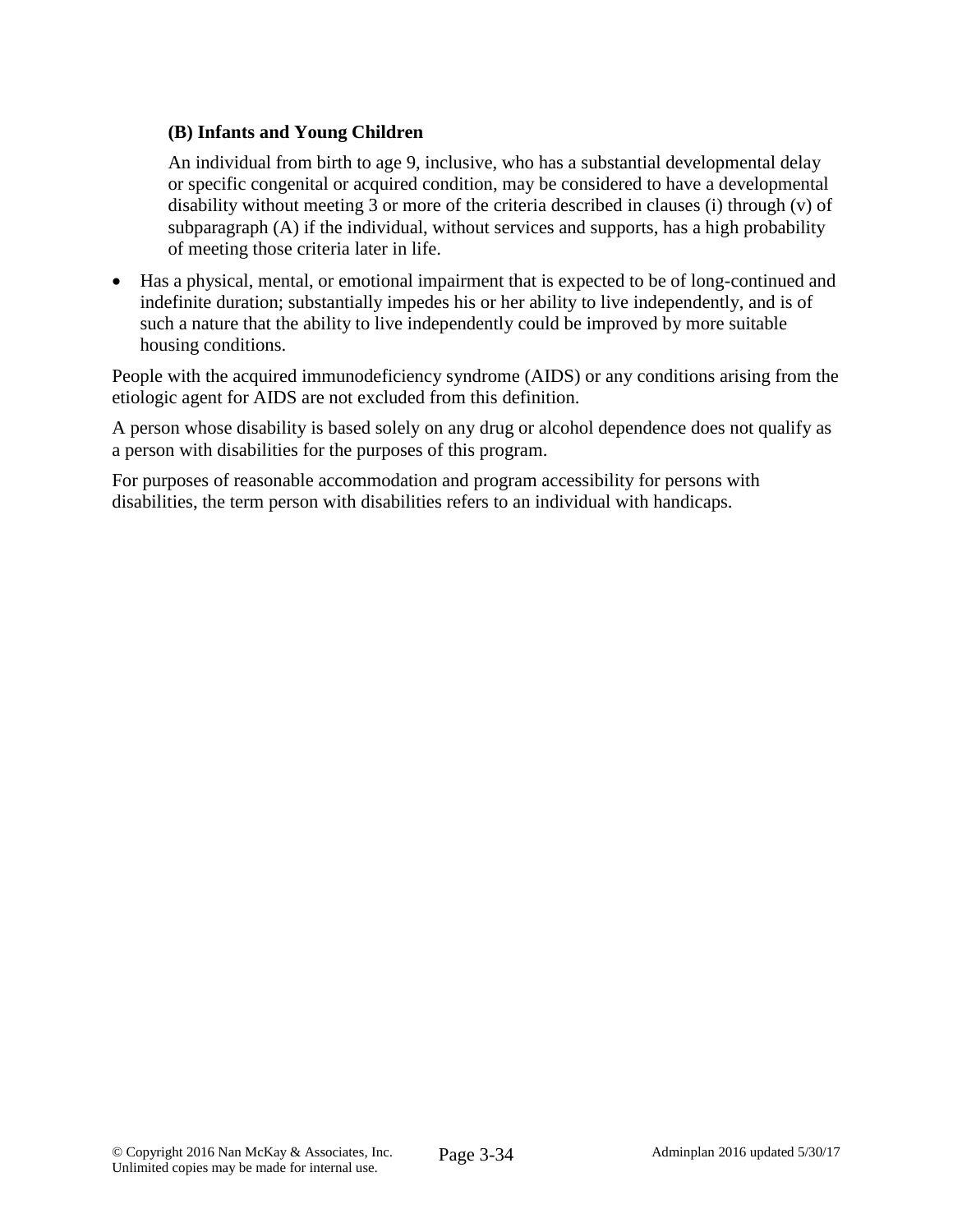# **Individual with Handicaps [24 CFR 8.3]**

*Individual with handicaps* means any person who has a physical or mental impairment that substantially limits one or more major life activities; has a record of such an impairment; or is regarded as having such an impairment. The term does not include any individual who is an alcoholic or drug abuser whose current use of alcohol or drugs prevents the individual from participating in the program or activity in question, or whose participation, by reason of such current alcohol or drug abuse, would constitute a direct threat to property or the safety of others. As used in this definition, the phrase:

- (1) Physical or mental impairment includes:
	- (a) Any physiological disorder or condition, cosmetic disfigurement, or anatomical loss affecting one or more of the following body systems: neurological; musculoskeletal; special sense organs; respiratory, including speech organs; cardiovascular; reproductive; digestive; genito-urinary; hemic and lymphatic; skin; and endocrine; or
	- (b) Any mental or psychological disorder, such as mental retardation, organic brain syndrome, emotional or mental illness, and specific learning disabilities. The term physical or mental impairment includes, but is not limited to, such diseases and conditions as orthopedic, visual, speech and hearing impairments, cerebral palsy, autism, epilepsy, muscular dystrophy, multiple sclerosis, cancer, heart disease, diabetes, mental retardation, emotional illness, drug addiction and alcoholism.
- (2) *Major life activities* means functions such as caring for one's self, performing manual tasks, walking, seeing, hearing, speaking, breathing, learning and working.
- (3) Has a record of such an impairment means has a history of, or has been misclassified as having, a mental or physical impairment that substantially limits one or more major life activities.
- (4) *Is regarded as having an impairment* means:
	- (a) Has a physical or mental impairment that does not substantially limit one or more major life activities but that is treated by a recipient as constituting such a limitation;
	- (b) Has a physical or mental impairment that substantially limits one or more major life activities only as a result of the attitudes of others toward such impairment; or
	- (c) Has none of the impairments defined in paragraph (1) of this section but is treated by a recipient as having such an impairment.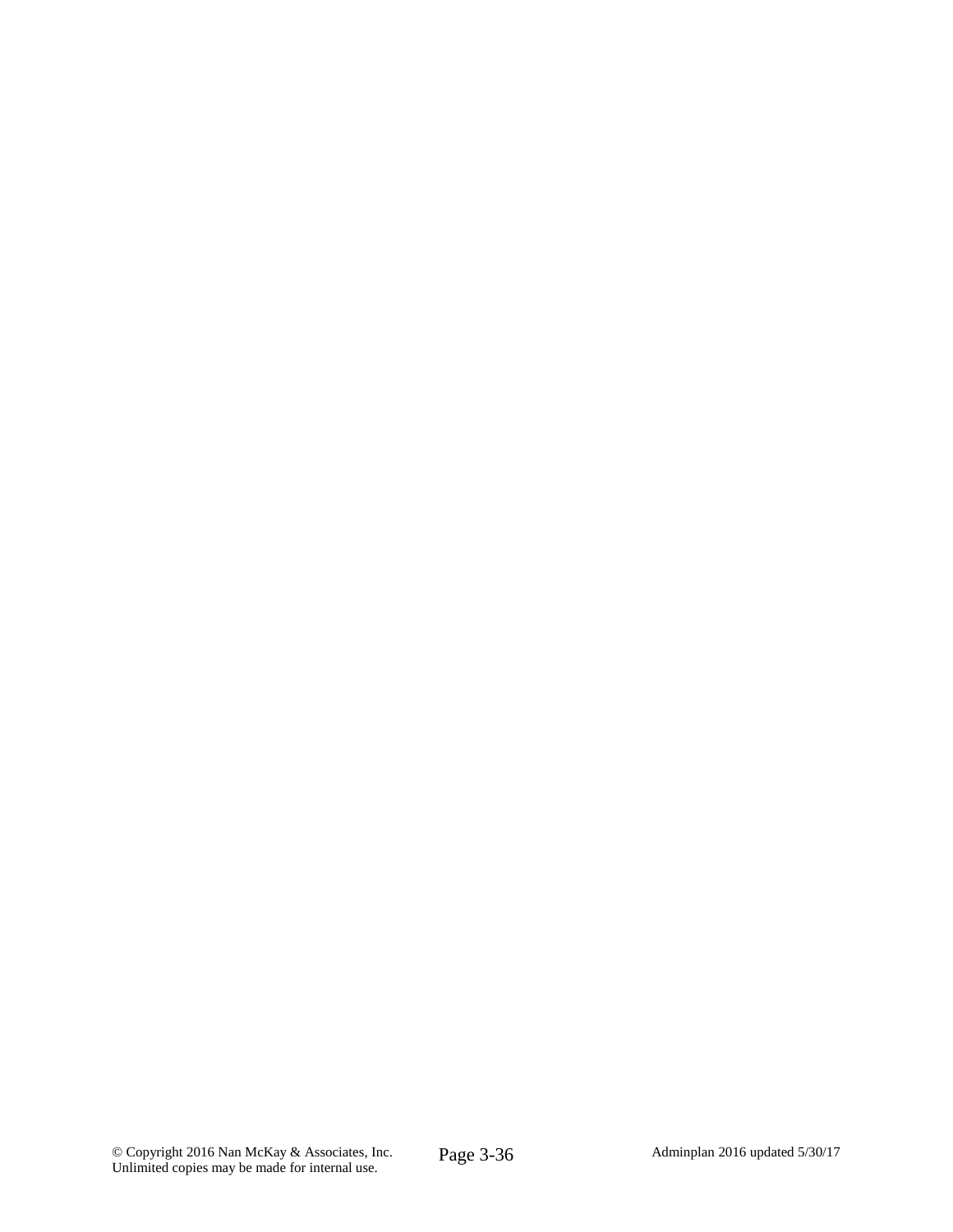## **EXHIBIT 3-2: DEFINITION OF INSTITUTION OF HIGHER EDUCATION [20 U.S.C. 1001 and 1002]**

### **Eligibility of Students for Assisted Housing Under Section 8 of the U.S. Housing Act of 1937; Supplementary Guidance; Notice [Federal Register, April 10, 2006]**

*Institution of Higher Education* shall have the meaning given this term in the Higher Education Act of 1965 in 20 U.S.C. 1001 and 1002.

*Definition of ''Institution of Higher Education'' From 20 U.S.C. 1001*

- (a) Institution of higher education. For purposes of this chapter, other than subchapter IV and part C of subchapter I of chapter 34 of Title 42, the term ''institution of higher education'' means an educational institution in any State that
	- (1) Admits as regular students only persons having a certificate of graduation from a school providing secondary education, or the recognized equivalent of such a certificate;
	- (2) Is legally authorized within such State to provide a program of education beyond secondary education;
	- (3) Provides an educational program for which the institution awards a bachelor's degree or provides not less than a 2-year program that is acceptable for full credit toward such a degree;
	- (4) Is a public or other nonprofit institution; and
	- (5) Is accredited by a nationally recognized accrediting agency or association, or if not so accredited, is an institution that has been granted preaccreditation status by such an agency or association that has been recognized by the Secretary for the granting of preaccreditation status, and the Secretary has determined that there is satisfactory assurance that the institution will meet the accreditation standards of such an agency or association within a reasonable time.
- (b) Additional institutions included. For purposes of this chapter, other than subchapter IV and part C of subchapter I of chapter 34 of Title 42, the term ''institution of higher education'' also includes—
	- (1) Any school that provides not less than a 1-year program of training to prepare students for gainful employment in a recognized occupation and that meets the provision of paragraphs  $(1)$ ,  $(2)$ ,  $(4)$ , and  $(5)$  of subsection  $(a)$  of this section; and
	- (2) A public or nonprofit private educational institution in any State that, in lieu of the requirement in subsection  $(a)(1)$  of this section, admits as regular students persons who are beyond the age of compulsory school attendance in the State in which the institution is located.
- (c) List of accrediting agencies. For purposes of this section and section 1002 of this title, the Secretary shall publish a list of nationally recognized accrediting agencies or associations that the Secretary determines, pursuant to subpart 2 of part G of subchapter IV of this chapter, to be reliable authority as to the quality of the education or training offered.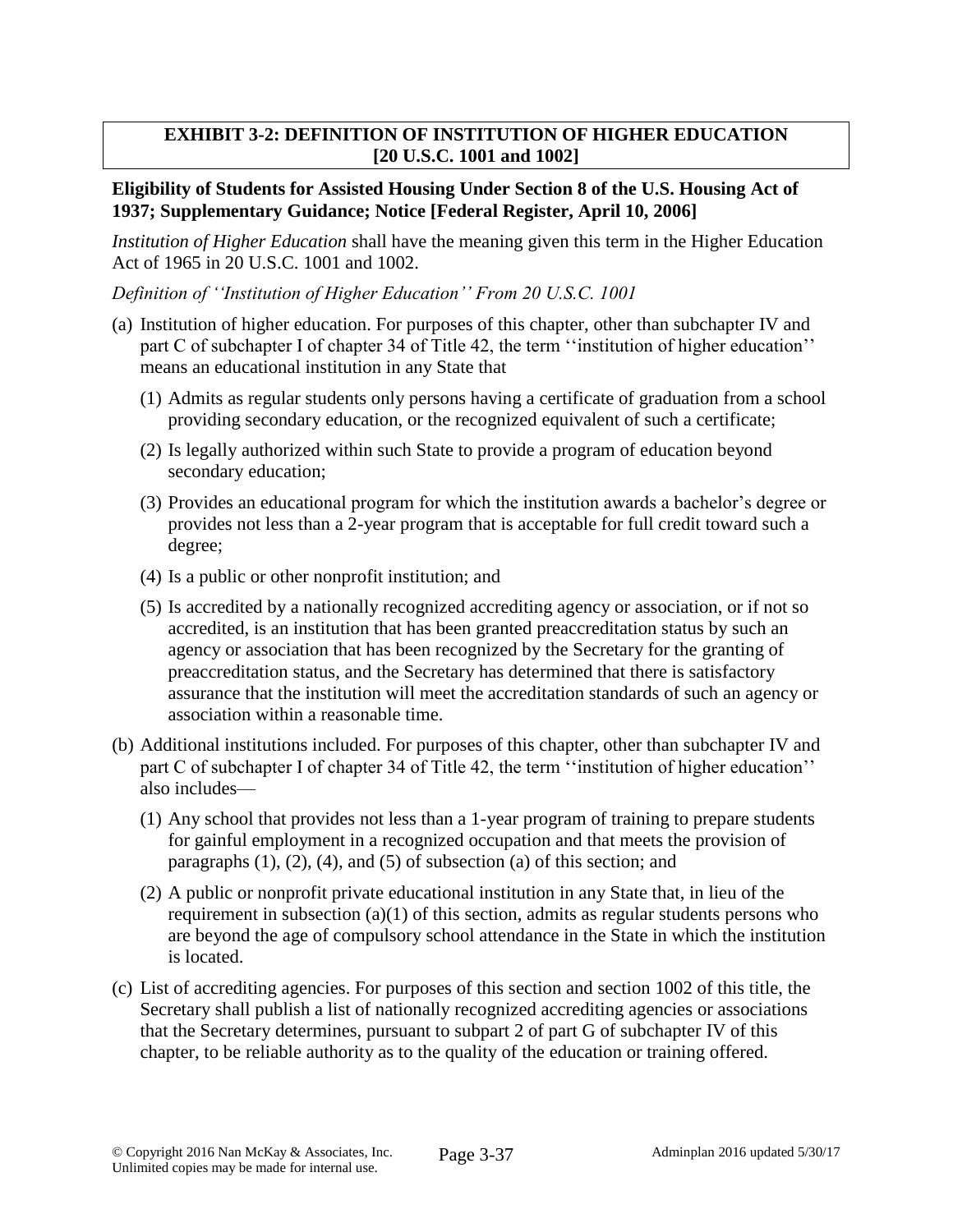### *Definition of ''Institution of Higher Education'' From 20 U.S.C. 1002*

- (a) Definition of institution of higher education for purposes of student assistance programs
	- (1) Inclusion of additional institutions. Subject to paragraphs (2) through (4) of this subsection, the term ''institution of higher education'' for purposes of subchapter IV of this chapter and part C of subchapter I of chapter 34 of title 42 includes, in addition to the institutions covered by the definition in section 1001 of this title—
		- (A)A proprietary institution of higher education (as defined in subsection (b) of this section);
		- (B) A postsecondary vocational institution (as defined in subsection (c) of this section); and
		- (C) Only for the purposes of part B of subchapter IV of this chapter, an institution outside the United States that is comparable to an institution of higher education as defined in section 1001 of this title and that has been approved by the Secretary for the purpose of part B of subchapter IV of this chapter.
	- (2) Institutions outside the United States
		- (A) In general. For the purpose of qualifying as an institution under paragraph  $(1)(C)$ , the Secretary shall establish criteria by regulation for the approval of institutions outside the United States and for the determination that such institutions are comparable to an institution of higher education as defined in section 1001 of this title (except that a graduate medical school, or a veterinary school, located outside the United States shall not be required to meet the requirements of section 1001 (a)(4) of this title). Such criteria shall include a requirement that a student attending such school outside the United States is ineligible for loans made, insured, or guaranteed under part B of subchapter IV of this chapter unless—
			- (i) In the case of a graduate medical school located outside the United States—
				- (I)(aa) At least 60 percent of those enrolled in, and at least 60 percent of the graduates of, the graduate medical school outside the United States were not persons described in section  $1091(a)(5)$  of this title in the year preceding the year for which a student is seeking a loan under part B of subchapter IV of this chapter; and
				- (bb) At least 60 percent of the individuals who were students or graduates of the graduate medical school outside the United States or Canada (both nationals of the United States and others) taking the examinations administered by the Educational Commission for Foreign Medical Graduates received a passing score in the year preceding the year for which a student is seeking a loan under part B of subchapter IV of this chapter; or
				- (II) The institution has a clinical training program that was approved by a State as of January 1, 1992; or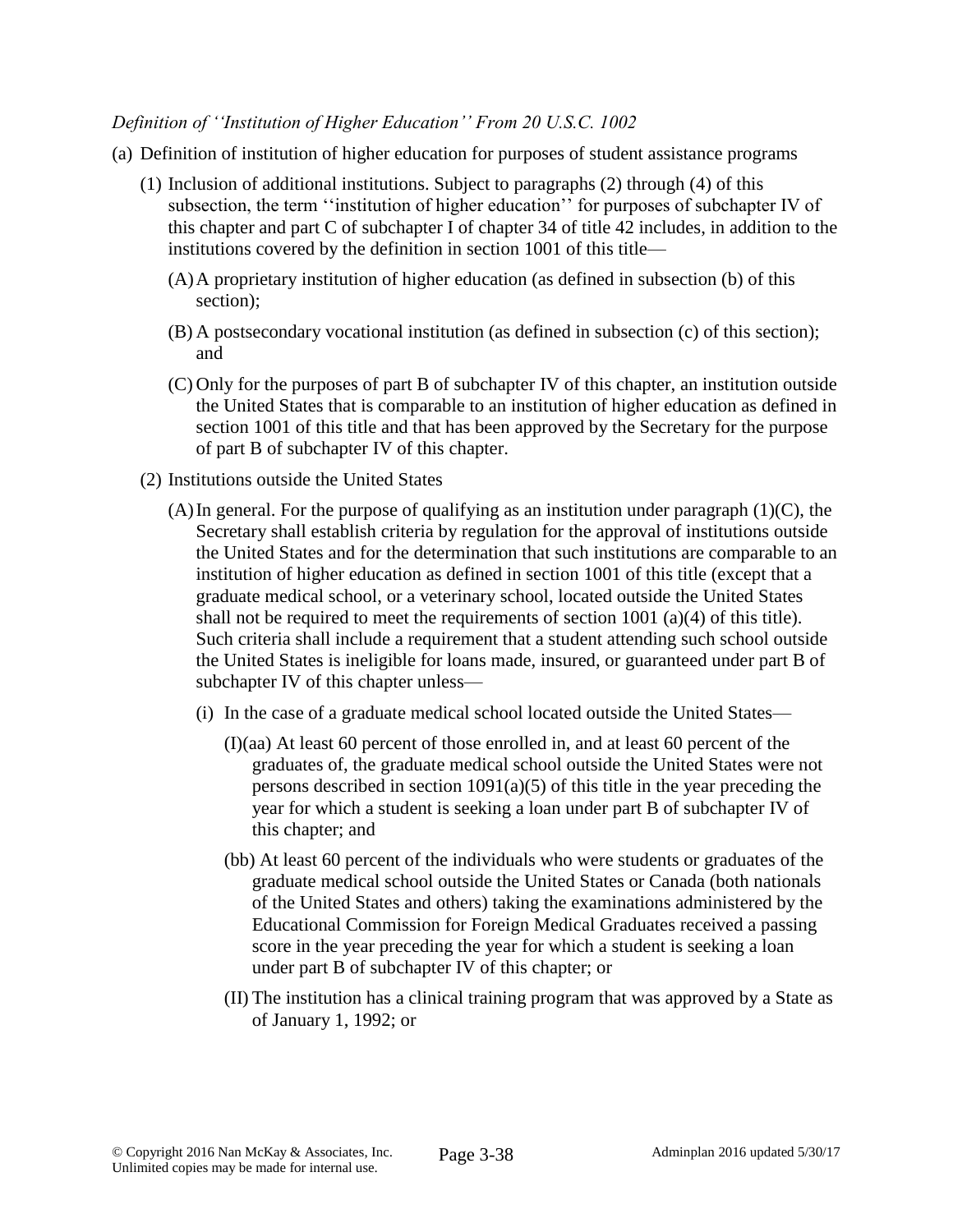- (ii) In the case of a veterinary school located outside the United States that does not meet the requirements of section  $1001(a)(4)$  of this title, the institution's students complete their clinical training at an approved veterinary school located in the United States.
- (B) Advisory panel
	- (i) In general. For the purpose of qualifying as an institution under paragraph  $(1)(C)$ of this subsection, the Secretary shall establish an advisory panel of medical experts that shall—
		- (I) Evaluate the standards of accreditation applied to applicant foreign medical schools; and
		- (II) Determine the comparability of those standards to standards for accreditation applied to United States medical schools.
	- (ii) Special rule if the accreditation standards described in clause (i) are determined not to be comparable, the foreign medical school shall be required to meet the requirements of section 1001 of this title.
- (C) Failure to release information. The failure of an institution outside the United States to provide, release, or authorize release to the Secretary of such information as may be required by subparagraph (A) shall render such institution ineligible for the purpose of part B of subchapter IV of this chapter.
- (D)Special rule. If, pursuant to this paragraph, an institution loses eligibility to participate in the programs under subchapter IV of this chapter and part C of subchapter I of chapter 34 of title 42, then a student enrolled at such institution may, notwithstanding such loss of eligibility, continue to be eligible to receive a loan under part B while attending such institution for the academic year succeeding the academic year in which such loss of eligibility occurred.
- (3) Limitations based on course of study or enrollment. An institution shall not be considered to meet the definition of an institution of higher education in paragraph (1) if such institution—
	- (A)Offers more than 50 percent of such institution's courses by correspondence, unless the institution is an institution that meets the definition in section  $2471 \frac{4}{C}$  of this title;
	- (B) Enrolls 50 percent or more of the institution's students in correspondence courses, unless the institution is an institution that meets the definition in such section, except that the Secretary, at the request of such institution, may waive the applicability of this subparagraph to such institution for good cause, as determined by the Secretary in the case of an institution of higher education that provides a 2-or 4-year program of instruction (or both) for which the institution awards an associate or baccalaureate degree, respectively;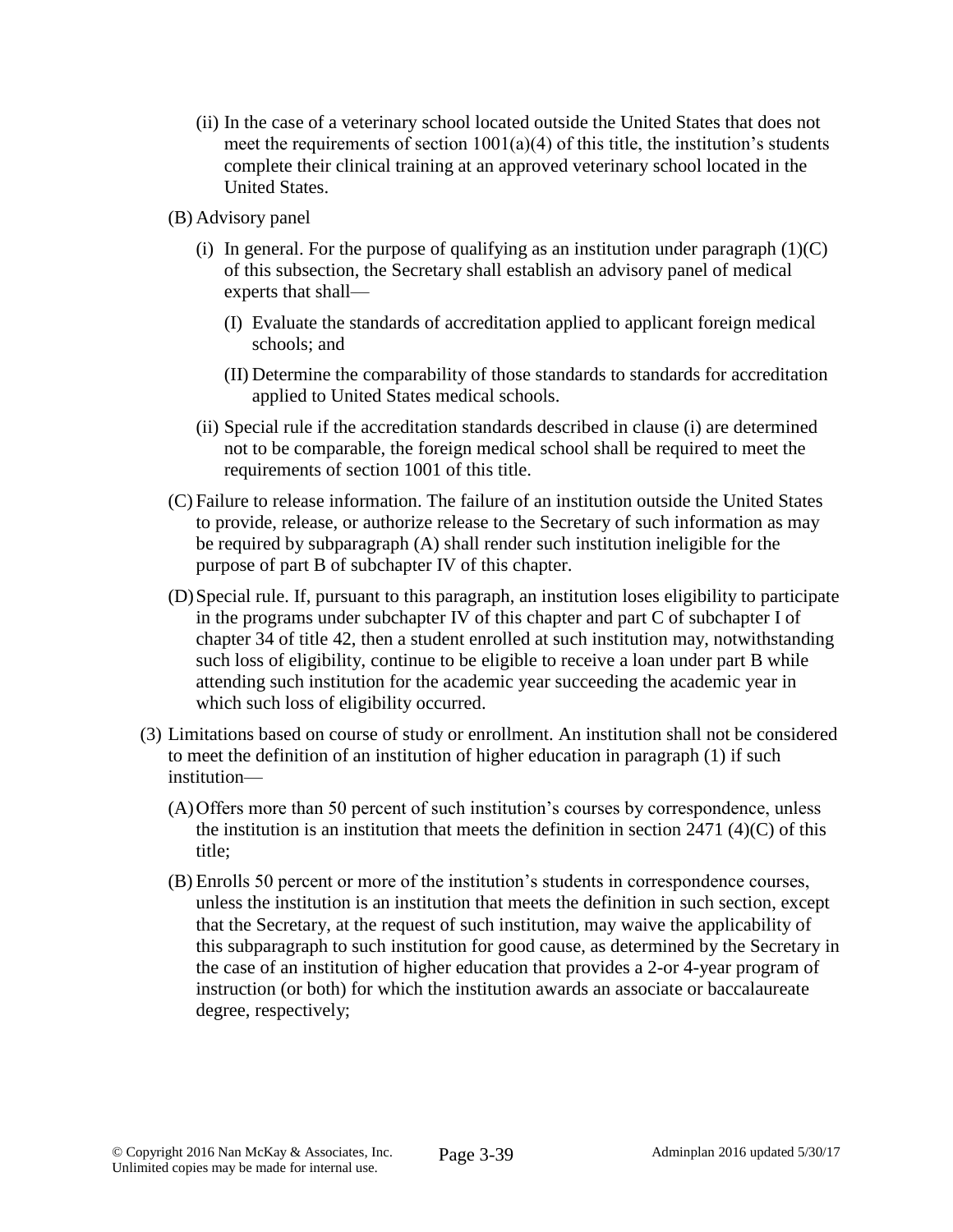- (C) Has a student enrollment in which more than 25 percent of the students are incarcerated, except that the Secretary may waive the limitation contained in this subparagraph for a nonprofit institution that provides a 2-or 4-year program of instruction (or both) for which the institution awards a bachelor's degree, or an associate's degree or a postsecondary diploma, respectively; or
- (D)Has a student enrollment in which more than 50 percent of the students do not have a secondary school diploma or its recognized equivalent, and does not provide a 2-or 4 year program of instruction (or both) for which the institution awards a bachelor's degree or an associate's degree, respectively, except that the Secretary may waive the limitation contained in this subparagraph if a nonprofit institution demonstrates to the satisfaction of the Secretary that the institution exceeds such limitation because the institution serves, through contracts with Federal, State, or local government agencies, significant numbers of students who do not have a secondary school diploma or its recognized equivalent.
- (4) Limitations based on management. An institution shall not be considered to meet the definition of an institution of higher education in paragraph (1) if—
	- (A)The institution, or an affiliate of the institution that has the power, by contract or ownership interest, to direct or cause the direction of the management or policies of the institution, has filed for bankruptcy, except that this paragraph shall not apply to a nonprofit institution, the primary function of which is to provide health care educational services (or an affiliate of such an institution that has the power, by contract or ownership interest, to direct or cause the direction of the institution's management or policies) that files for bankruptcy under chapter 11 of title 11 between July 1, 1998, and December 1, 1998; or
	- (B) The institution, the institution's owner, or the institution's chief executive officer has been convicted of, or has pled nolo contendere or guilty to, a crime involving the acquisition, use, or expenditure of funds under subchapter IV of this chapter and part C of subchapter I of chapter 34 of title 42, or has been judicially determined to have committed fraud involving funds under subchapter IV of this chapter and part C of subchapter I of chapter 34 of title 42.
- (5) Certification. The Secretary shall certify an institution's qualification as an institution of higher education in accordance with the requirements of subpart 3 of part G of subchapter IV of this chapter.
- (6) Loss of eligibility. An institution of higher education shall not be considered to meet the definition of an institution of higher education in paragraph (1) if such institution is removed from eligibility for funds under subchapter IV of this chapter and part C of subchapter I of chapter 34 of title 42 as a result of an action pursuant to part G of subchapter IV of this chapter.